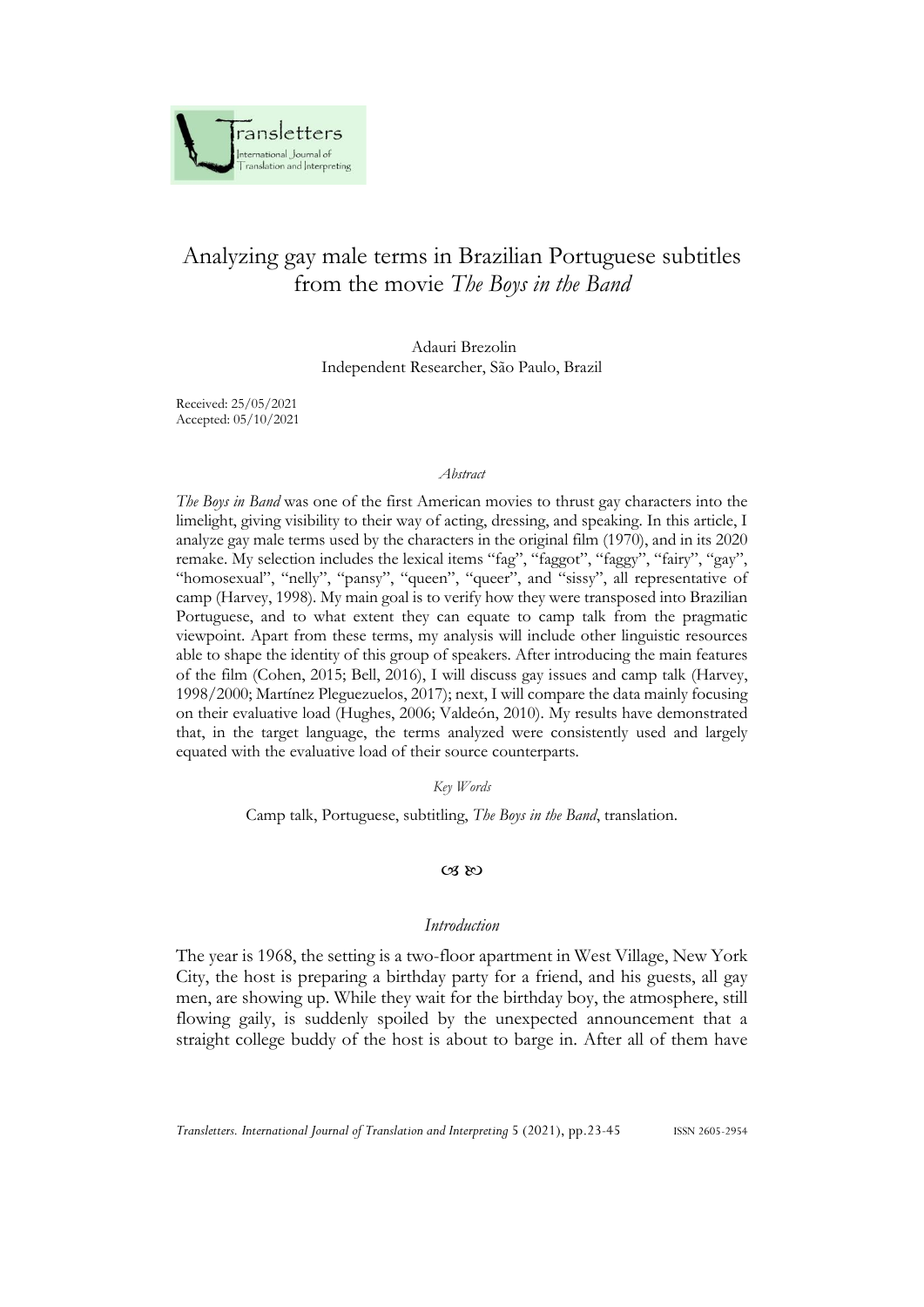arrived, and until the night is over, each member has their standout moment to "wash the dirty linen", when they also have the chance to reveal their true selves and, especially, their language.

According to Bell (2016, Introduction, Location No. 97), "(a)after more than four decades, audiences and commentators of various persuasions have already settled on a certain reckoning of" *The Boys in the Band* "value for cinema, history, and queer politics." Still, "(t)he conventional understanding of the film may concede its important place in the history of gay male representation, but that understanding also implies an expectation that the film will know its place and dutifully stay there" (Location No. 101). As a fictional representation, an allegory, of gay male, it depicts "very real conflicts that had taken place before or were taking place during the historical moment of its creation" (Location No. 122). Even if it was "objectionable both for its exposition of hostility and selfloathing in its main character and for the highly specific constitution of the population it depicted" (Location No. 197), the film reflected "the wide range of lived experiences of real gay people", and above all, it showed "gay people favorably, as law-abiding, sane, moral persons who are capable of happiness", different from previous "negative and harmful portrayals of homosexuals in both fictional and nonfictional contexts" ((Locations No. 192/193)."

The film was important for showing gay identity through a variety of fictional characters, among them a bookstore clerk, a fashion photographer, a publicschool teacher, and a luxury antiques dealer, all of whom were exposing their compassion and hatred, their arrogance and self-pity, their joy and disenchantment, a series of conflicting emotions typical of any real social group – homosexual or not. By showing contemporary gay male, Mart Crowley, in his play, depicted an "'undisguised', realistic treatment" of what he knew, and the film made audiences feel identified with it, winning wide acclaim. Additionally, "*The Boys in the Band* should be valued precisely because of its refusal to supply an easy, affirmative vision of queer life, precisely because it offers a highly particularized vision of the specific characters who inhabit it, and precisely for its unique visual style." For Bell (2016), "it deserves recognition as an example of "New Queer Cinema" *avant la lettre*", since, by standards of "(s)ome currents in the most recent queer discourse," the film would prompt objections. Paradoxically,

(e)ven in some of the earliest formulations of queer theory, especially those founded on feminist thought, a tension exists between, on the one hand, considerations of the inevitability and power of linguistic exclusion and, on the other, insistence on the political and ethical principles of diversity and inclusion.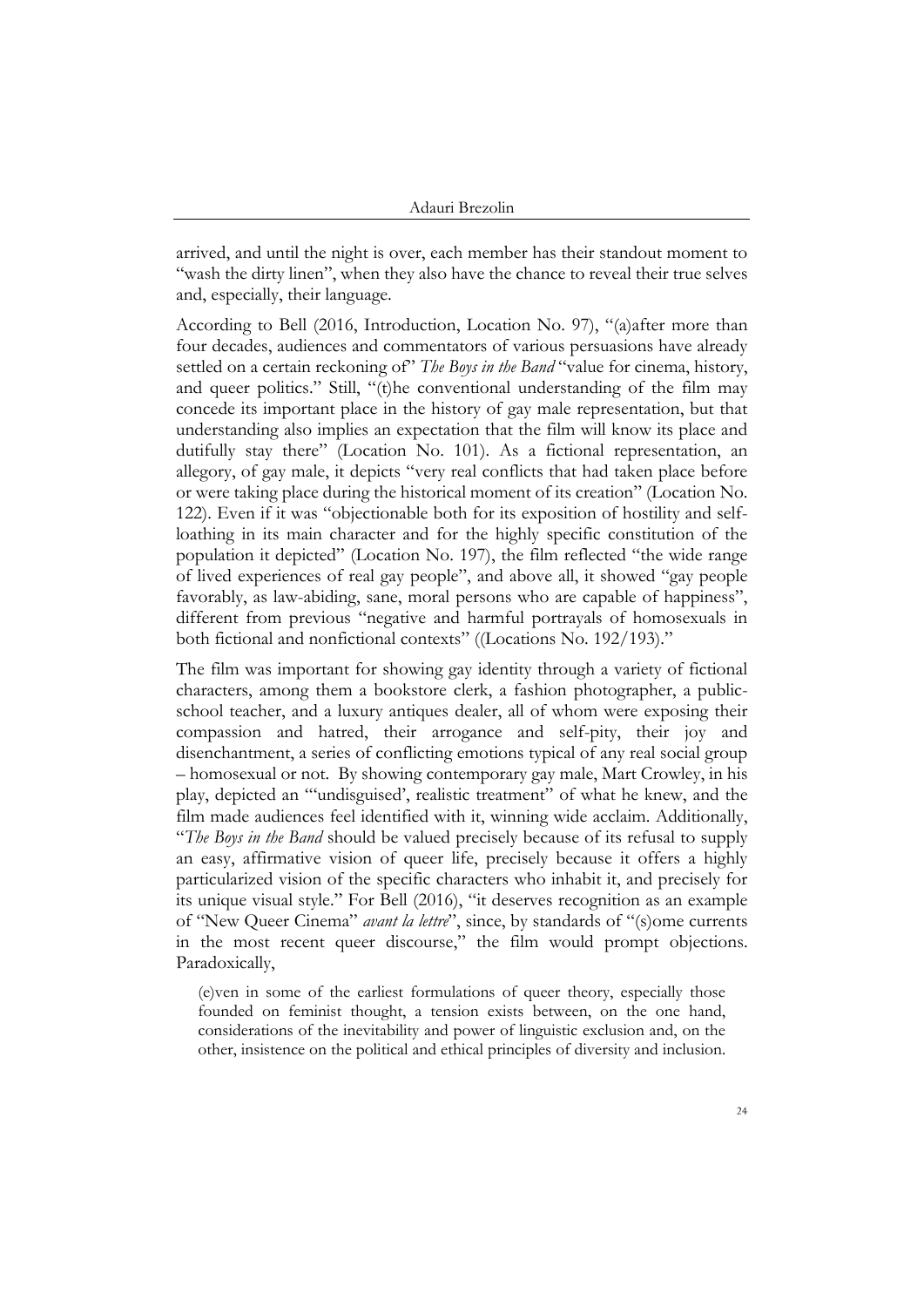And the movie subverts some of these principles exactly by showing stereotypical characters and, notably, diverse, inclusive language. (Bell, 2016, Introduction, Locations No. 276-285).

When looked in hindsight, in 1970, when the movie was released, "gay audiences did not universally applaud it, as some believed that the self-loathing and dysfunctional characters perpetuated negative stereotypes". But it was important for the gay liberation movement, helping many gay men "come out", reducing "much of the shame and stigma associated with homosexuality" (Cohen 2015), so, inevitably, it gave visibility to homosexuals.

It is important to point out that; however, if the movie offers only "a snapshot of a particular generation of gay men in New York City" (Cohen, 2015) in a stereotyped manner, as some critics have argued, it may well be an honest representation of the situation many other homosexuals found themselves in several parts of the world at that time. Additionally, the portrayal of an ensemble of today's gay characters might probably be different since social interactions and interpersonal relationships have changed, transforming, and shaping the way we think, behave, and, above all, speak; however, at the same time, it would carry much of what has been conquered and incorporated by gay people.

The two feature films, 1970 and 2020, directed by William Freidkin and Joe Mantello, respectively, were adapted from the play, *The Boys in the Band*, by Mart Crowley, in which the gay characters used "a specific verbal style", known as camp (Harvey, 1998: 295), so, in this manuscript, I intend to analyze some of the terms employed by the characters in the original lines in American English (AE) of both films (1970/2020), compare them with their subtitles into Brazilian Portuguese (BP), and then, contrast the two sets of subtitles in the target language. My goal is to verify whether the evaluative load of the terms used in the target language equate with their source counterparts, mainly, from the pragmatic point of view.

## *Gay issues and camp talk*

According to Harvey, camp talk is "a specific verbal style" used by homosexuals" (1998, p. 295). In his article, in which he describes the functions and features of camp in association with how "male homosexual characters in French and Anglo-American post-war fiction" speak, he also considers "(t)he implications of such an association" "in relation to the translation of this fiction" (p. 295).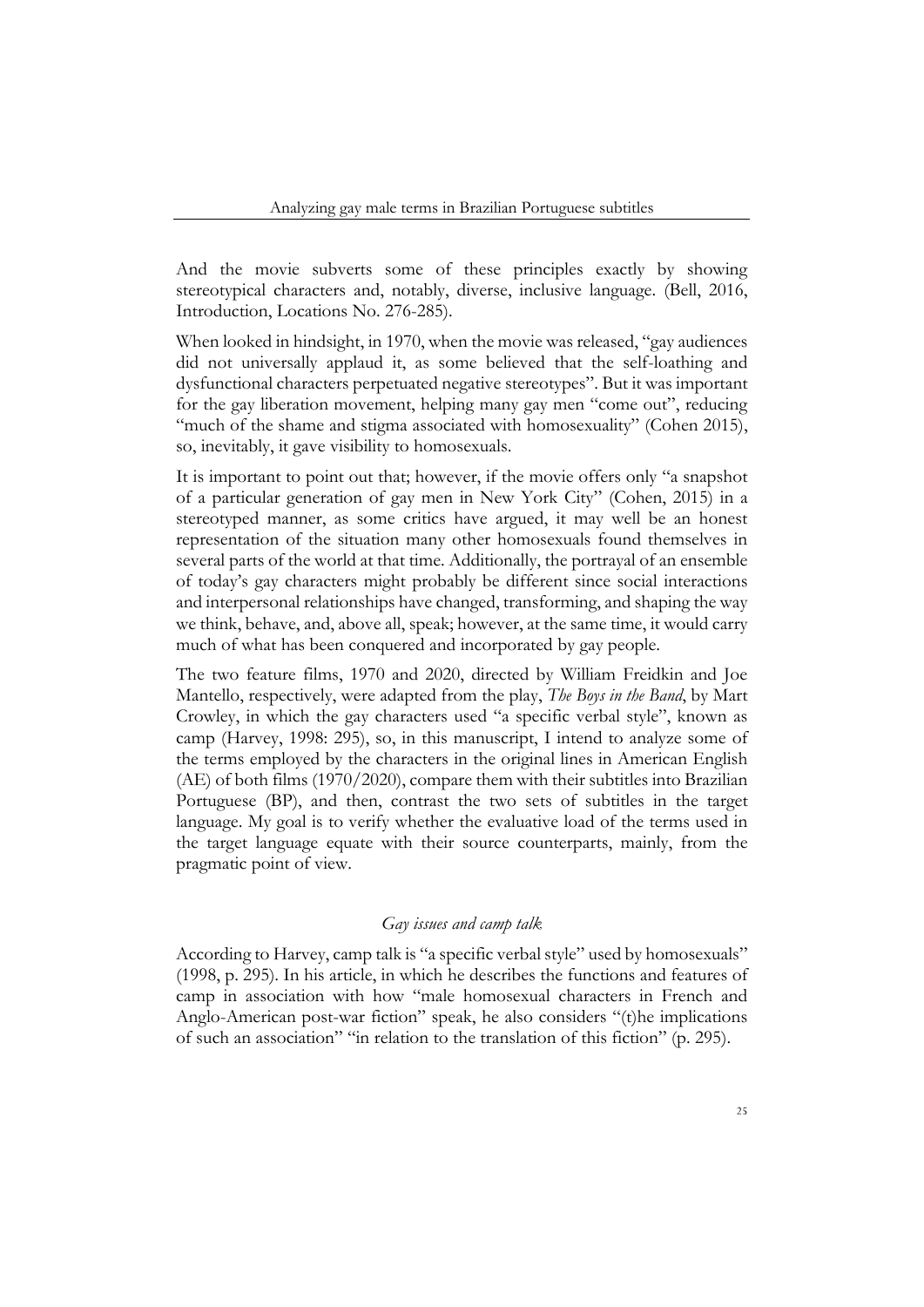To address the functions and features of camp talk, Harvey (1998) first compares "linguistics of community" with "linguistics of contact" (Pratts, 1987). The former, present in dialectology, represents "essentially homogeneous language practices" that "result from a consensual process of socialization of the individual by a community" (Harvey, 1998: 297), the latter, in turn, refers to a contact model of language, in which "speakers constitute each other relationally and in difference" (Pratt, 1987: 60). According to this view, even if the representation of talk is fictional, it is not created in a vacuum, or "*constructed*  deliberately by an author for the purposes of character development and narrative advancement", but, like real language use, it "draws on a stock of language features that are invested with cultural (and stereotypical) values in order to achieve the *effect* of a specific communal identity" (Harvey, 1998: 297, emphases original). This way, one group of speakers will construct its language through "processes of appropriation, penetration or co-optation" of the language of other groups (Pratts, 1987). In the case of camp talk, "(a) linguistics of contact would recognize the fact that gay men and lesbians work within and appropriate prevailing straight (and homophobic) discourses", suggesting that "gay speakers' frequent use of language practices" are "associated with a whole range of communities" (Harvey, 1998: 297). For Harvey,

(w)hat counts, then, is not the empirically verifiable truth of the relation between a language feature and a speaker's identity, but the fact that these language features have come to stand for certain gendered and subcultural differences", this means that "(c)amp talk enlists these stereotypical differences in order to index a distinct sexual identity. (Harvey, 1998: 298).

For Harvey, camp is presented as "a complex problem for translators in that while it draws on similar formal devices", considering distinct languages, it fulfils different functions in the literary and cultural contexts of" such languages. According to the author, "the functions of camp are intimately bound up with the question of its *evaluation*" (emphasis original), and they "can usefully be broken down into two distinct" levels, micro and macro levels (1998: 295). The micro-functional fictional level is related to the evaluative load given to camp talk, either positive or negative. It can boast a positive evaluative load when a character is, for example, presented as having appreciative, supportive, cheerful feelings and attitudes; or a negative evaluative load when a character is described with arrogance, hostility, self-pity, and so on. Thus, as these attributes, either positive or negative, appear in a book or film, they help readers and viewers to construct an image, an identity of the characters. The macro-functional dimension, according to Harvey, may not be so apparent as the micro level, since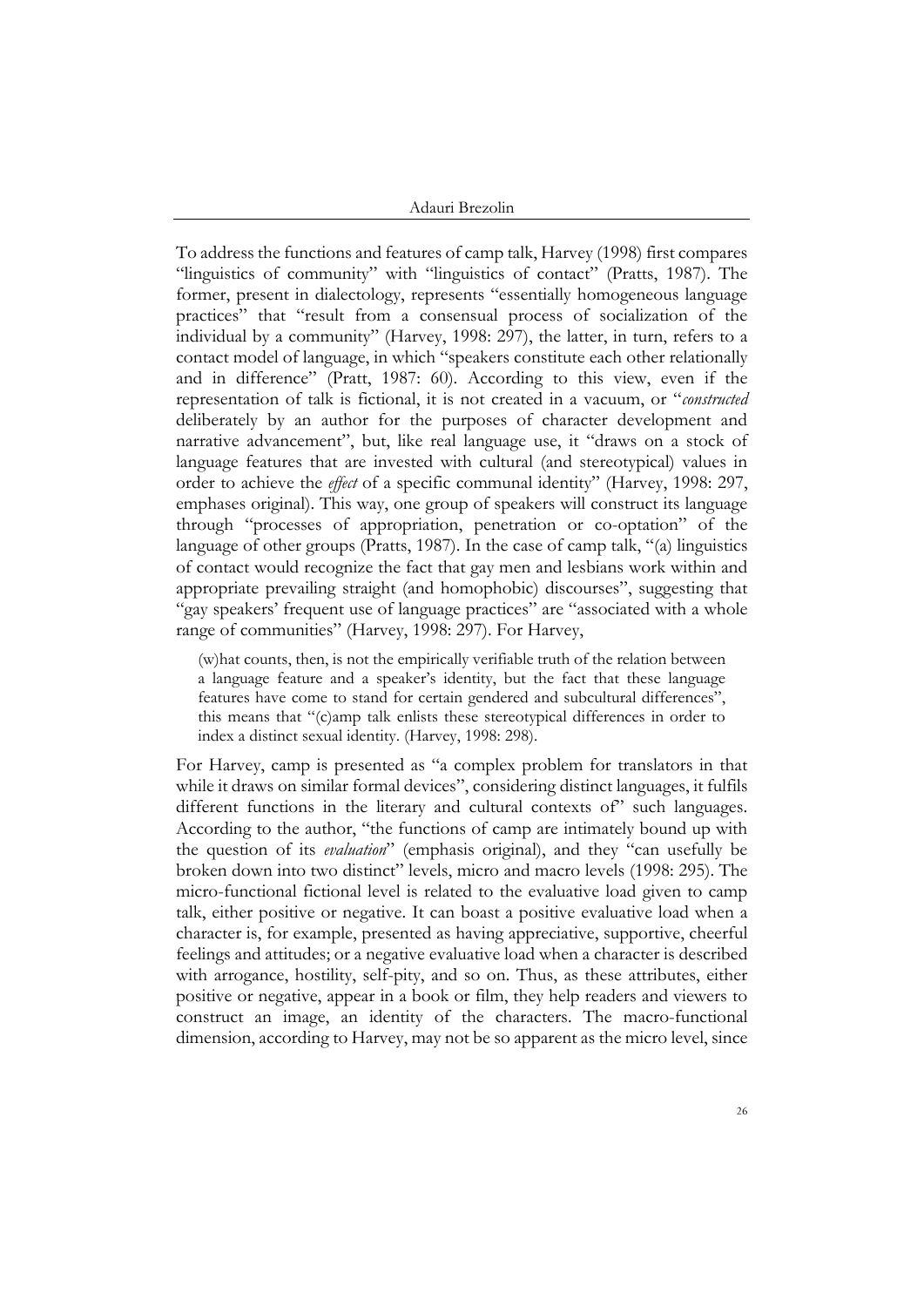it "taps into the wider (sub)cultural values that homosexual/gay identity has established for itself and within which the fictional text operates and develops its meanings" (1998: 296). As such, it is manifested through principles of solidarity, difference, discrimination, resistance, for example, which may escape the attention even of the most observant reader or viewer.

Applying these functions to the movie *The Boys in the Band*, even if it was perceived negatively by showing, for example, hostility and self-loathing; in general, it showed gay people more favorably than previous fictional depictions of homosexuals had. Much of this change may be attributed to gay activist movements that were initiated at the time and that continued in the following decades. Similar changes have also occurred in the way fictional gay characters have been represented in Brazilian television and cinema, as the two studies I present next can illustrate.

Drawing on Gay and Lesbian studies, mainly Queer Theory, Colling (2007), analyzed characters that were homosexuals or bisexuals (even when they did not openly reveal their sexual orientation) from soap operas played on Globo  $TV<sup>1</sup>$ during the years 1974 and mid-2007. According to him, the image of homosexual characters in this kind of fictional genre along these years was shaped by a constellation of types and stereotypes ranging from overaffected and caricatural butlers, waiters, *chefs de cuisine*, fashion designers; hustlers and transvestites involved in murders; effeminate men; bisexual men to "uncaricaturized" multiracial gay couples, and unaffected couples wishing to get married and adopt children, or gay couples very similar to couples considered heterosexual in our society.

Considering these and other characters, Colling (2007) grouped them into three main stereotypes: criminals; affected effeminate men, and heteronormative gay men. Although negative stereotypes never disappeared from Brazilian soap operas, a movement from negative to more positive images has been perceived throughout the years, confirming, to a certain extent, that the new and more progressive views on homosexuality had caused this shift. Although this can be seen as a gain, Colling is critical mainly of gay couples presented through "male/female" asexual relationships, perfectly integrated into a heteronormative model.

<sup>1</sup> One of the largest open television broadcasting networks in Brazil, famous for showing the fictional genre, soap opera, since the mid-1960s.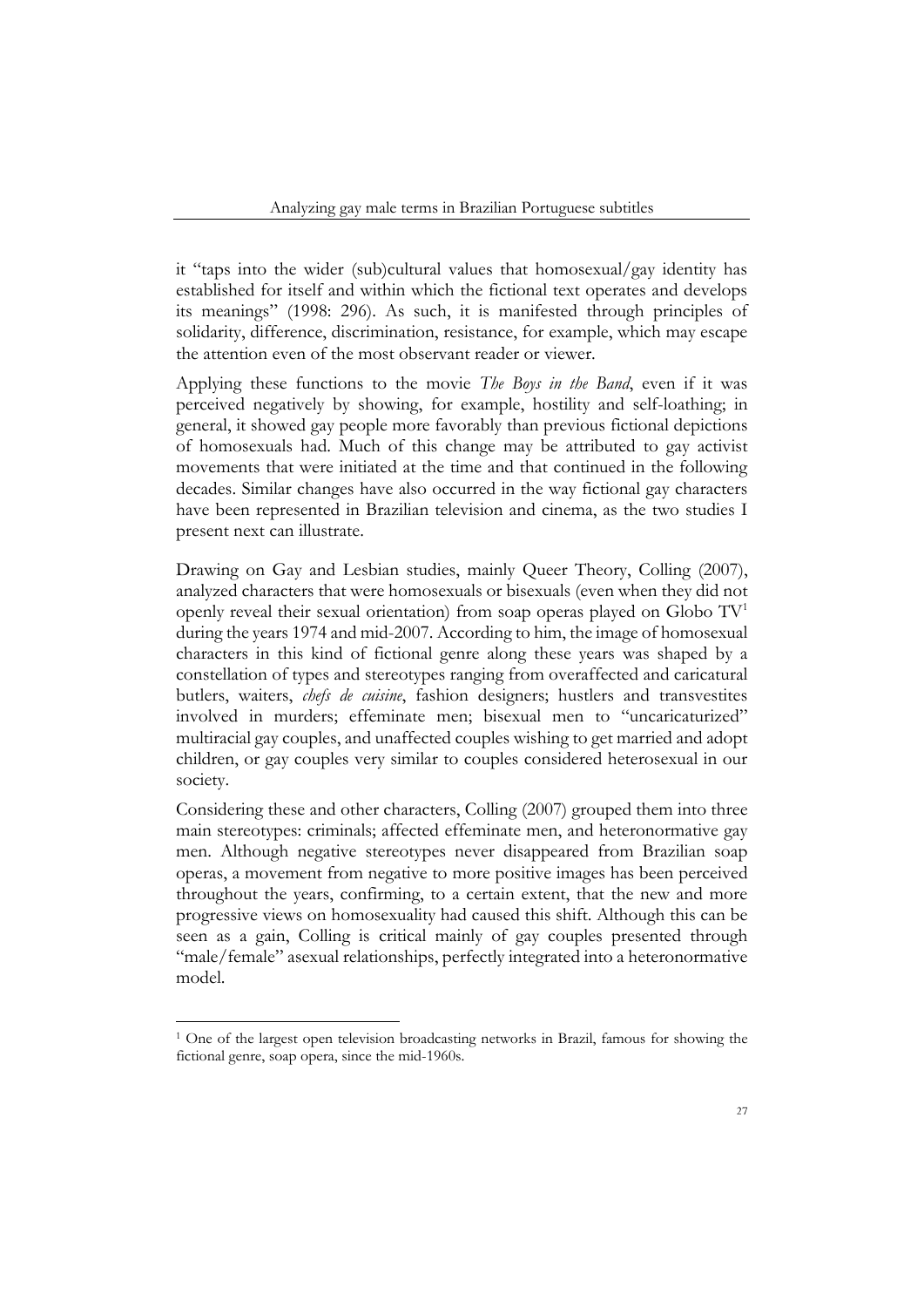Similarly, Lacerda Júnior (2017) investigated politics of representation, but in Brazilian gay cinema, addressing its relation to two different trends of LGBT activism (assimilationism and liberationism), and its use of the camp sensibility and the assumptions of queer theory<sup>2</sup>. In his comprehensive study, analyzing Brazilian movies from the 1930s to 2010s, he could also identify a plethora of types and stereotypes, and unlike Colling, he also identified gay male terms more frequently used in the time periods covered by his study.

In cinematographic productions of the 1930s, 1940s, and 1950s, Lacerda Júnior (2017) identified farcical transgenderism (*transgeneridade farsesca*), defined by him as the transitory gender swapping motivated by needs prompted by the plot (usually as a resource of comicality), and the effeminate type, who became a recurrent character in movies in the following years. During the same period, he also identified other terms to characterize a man with extravagant manners and outfits, *fresco*, *puto*, *veado*, and *bicha* (all referring to homosexual men), according to the author, it is not known whether these terms were initially used as derogatory or as a token of identification within the subculture they referred to.

In the 1960s, as put by the author, the ghost of homosexuality was brought into the movies through the homophobia typical of hegemonic masculinity, that is, the fear of being considered a homosexual. In the 1970s and 1980s; however, male homoeroticism was shown more frequently and more directly in movies of then, represented by three main types: *bicha* (a homosexual man), *bofe* (a heterosexual man who would have sex with other men, but would not consider himself a homosexual), and *entendido* (a sophisticated, discreet gay man). Considering homoerotic relationships between *bicha* and *bofe*, the roles played by both were rigidly ruled by hierarchical dichotomies of feminine/masculine such as: passive (bottom)/active (top); receptor/insertor; submissive/dominant. *Entendidos*, in their turn, besides becoming more popular in urban medium and high classes, departed from the more affected feminine manners of *bichas*, and could assume both roles in homoerotic intercourses. Different from *bofes*, they neither considered themselves as heterosexuals nor engaged in sexual intercourse with women.

In the 1990s, the changes brought about by more organized masculine homoerotic practices, the popularization of the gay identity, the organization of film festivals on sexual diversity and the establishment of a Brazilian gay cinema

<sup>&</sup>lt;sup>2</sup> My resorting to these studies does not mean that I am fully aligned with them from the theoretical and ideological point of view. My main interest in them resides in their importance as reliable sources of information related to fictional representations of homosexuals in Brazil.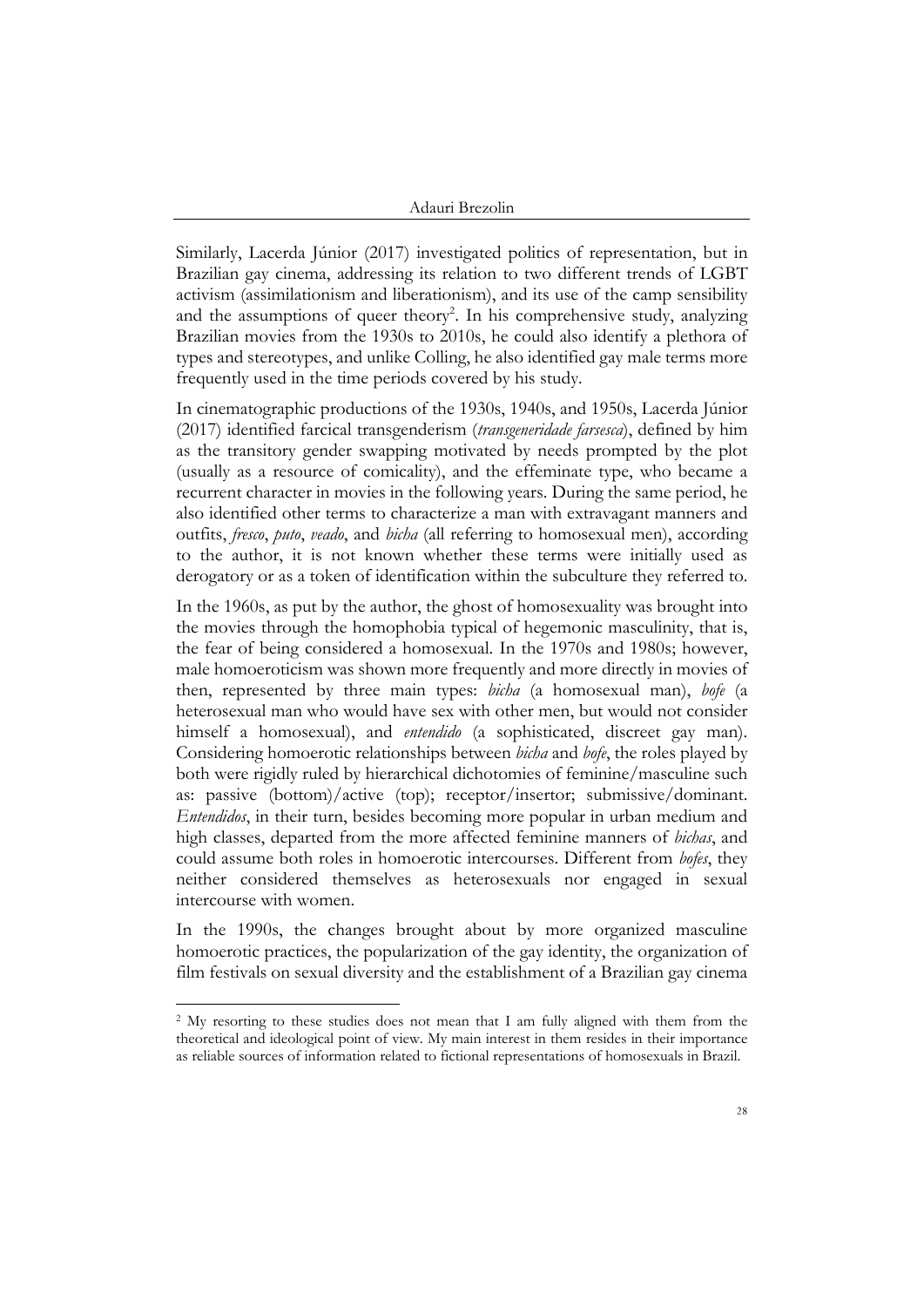gave positive visibility not only to gays, but also to other LGBT identities, moving from a hierarchical to an egalitarian model, promoting sexual diversity and two new identities *gay* and *lesbian*, as a way to debunk the pathological nature associated with homoerotic identities. During this time, there also appeared *transvestites* (soon giving rise to *transsexuals* and *transgenders*), and *bisexuals*.

In the 2000s, the egalitarian model of gay identity continued to be the backdrop of movies that explored specific issues and conflicts of male homoerotic life, such as the recurrent discovery of homoerotic desire, especially in adolescence; conflicts of acceptance and self-acceptance; conflicts of marital life (relationship breakups, difficulty in starting a new relationship, the loneliness of large cities), among others.

According to Lacerda Júnior (2015), the Brazilian contemporary gay cinema has alternated between two trends of LGBT activism: assimilationism and liberationism, summarized by me, as follows: whereas assimilationism aimed at assimilating or integrating homosexuals into society, advocating for equality between homosexuality and heterosexuality, and in practice, promoting a certain normalization of homosexuality, expecting it to fit into the values demanded by this society, liberationism sought to debunk the very practices of normalization, assuming, otherwise, the difference between homosexuality and heterosexuality, and advocating for the legitimacy of a life within this difference.

Lacerda Júnior (2015) also detected the presence of camp in Brazilian movies. According to him, camp, among other things, rejected the notions of respectability and seriousness typical of assimilationism, this way, subverting the norm, consciously embracing theatricality, mockery, and humor, for instance. Among characters with this profile, he identified: two transvestites who adopted a cat stuffed animal; two gay superheroes; a boy whose dream was to impersonate a famous Brazilian woman singer, just to mention a few.

If, according to Harvey (1998), camp is presented as an intricate problem for translators since its functions may vary depending on different literary and cultural contexts, detecting all these gay fictional characters from Brazilian soap operas and cinema is important to show that the features identifying camp are not something new to the Brazilian audience, which, to some extent, makes things less difficult for translators dealing with films using this specific verbal style.

Now, I again turn to camp talk that can be identified through certain aesthetically and linguistically marked resources, or features. For Babuscio (1993), they are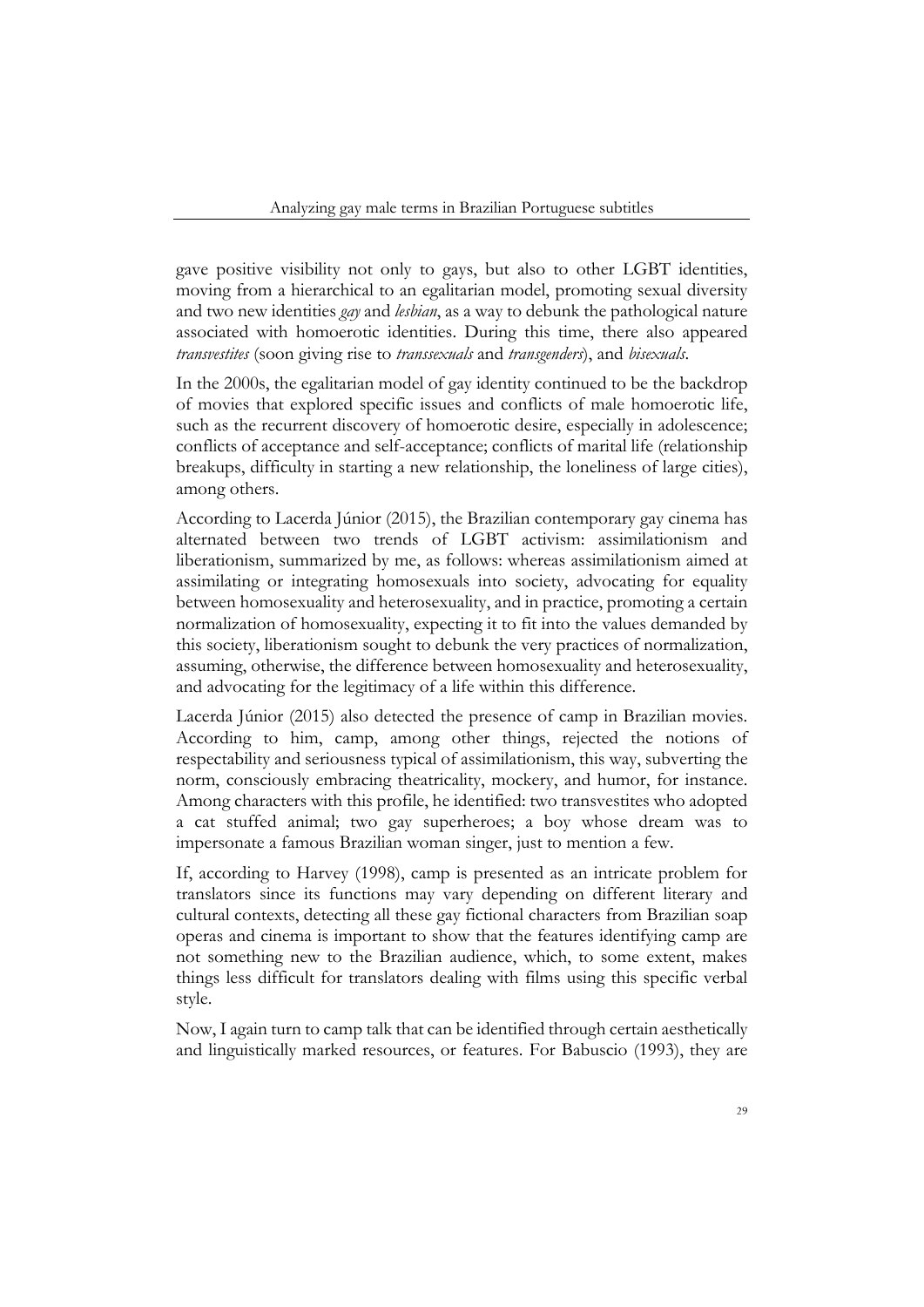irony, aestheticism, theatricality, and humor, for Harvey (1998), paradox, inversion, ludicrism, and parody. I, however, have opted for more objective categories despite the possibility of having them criticized as a simplification of both. My suggestions are − femininity, irony/sarcasm, theatricality, and humor – which will be described and illustrated further in my analysis of the movie.

Now, considering the functions as well as the features of camp talk, and associating them with the findings of Colling (2007), and Lacerda Júnior (2015) about how gay characters have been presented in Brazilian soap operas and movies, it is possible to infer that the perception of these characters gained by viewers throughout the years have inescapably oscillated from negative – mainly when gays were associated with criminals –, to positive – even when gays were associated with highly marked stereotypes (affected butlers, hairdressers, or fashion designers, for instance), and with gay men and couples of different colors, social classes, professions, and so on. In terms of Harvey's (1998) macrofunctional fictional levels, no fictional depiction of men, women, gays, or any other sexual orientation seems, to a greater or lesser degree, devoid of identification, affability, understanding, and, at the same time, free of disproval, hostility, prejudice. Thus, along the years, the ways that gays have been depicted have inevitably contributed to give them more visibility, and, like non-gay characters, they have been perceived as any human being – with virtues and defects. Besides, camp features − irony, aestheticism, theatricality, and humor – have also permeated most of the plots showing different gay characters. And, as Harvey (1998: 295) puts it, if "camp talk is associated with a whole range of homosexual identities": "the marginalized transvestite"; "middle class 'arty' types"; "the post-Stonewall hedonistic 'faggot'", and "the politicized AIDSaware 'queer'", among others, they are no strangers to the Brazilian audience.

Before I move on to the next section, it is important to point out that my study is aligned with views that consider the construction of sexual identities as influenced by how speakers use the language, like the study by Martínez Pleguezuelos' (2017), who applied Harvey's (1998/2000) ideas on camp talk to analyze the representation and translation of this verbal style through the strategies used in Spanish and in the English subtitled version of two movies by film director Pedro Almodóvar. Martínez Pleguezuelos departs from more radical identity politics and is more inclined to adopt interdisciplinary studies about

language, translation, and sexuality that will not only embrace issues regarding how desire and sexual identity are represented through language, but also that will reflect the way in which sexualities are shaped through what is said, what is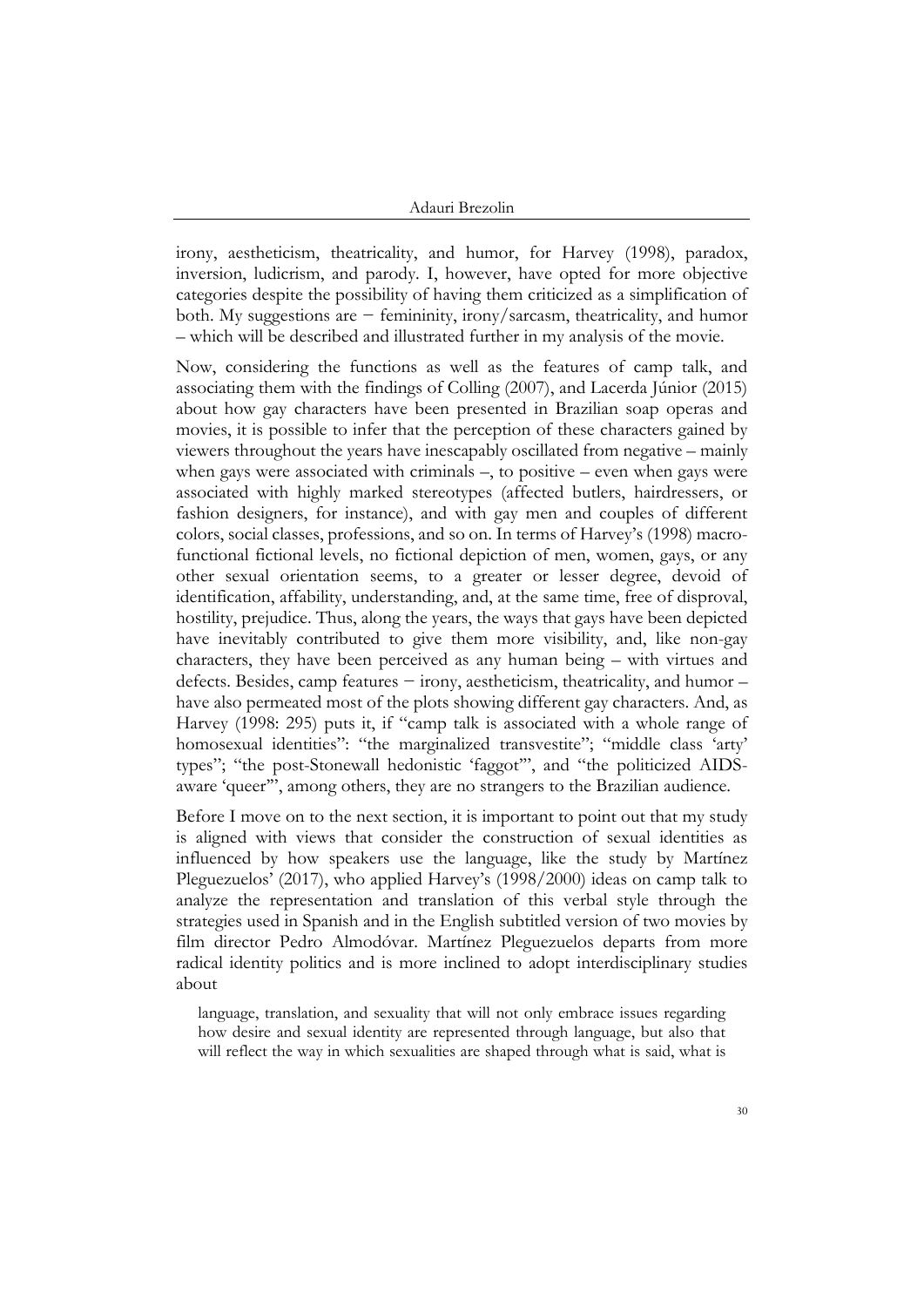not said and what cannot be said in the discourse because of social, historical, and cultural conditioners of each context. (2017: 228, my translation)<sup>3</sup>.

Next, I will briefly introduce the characters of the movie to address aesthetical and linguistic features of camp talk, and will focus on the selection of lexical terms related to camp talk in the movie.

## *The characters and camp aesthetical/linguistic features*

The characters of *The Boys in Band* includes Michael, the host, who is preparing a birthday party for his friend, Harold, a former ice-skater who is taking drugs to cope with depression and self-loathing; Bernard, an Afro-American library clerk; Donald, a conflicted and sentimental friend, mainly of Michael; Emory, an antiques dealer, the most flamboyant and girlish-like of all; Hank, a schoolteacher who left his wife and two children to live with Larry; Larry, a commercial artist; the Cowboy, a handsome street hustler in a cowboy outfit hired by Emory to sing "Happy Birthday" to Harold), and Alan, Michael's former college buddy, a lawyer from Washington, the one who is not homosexual.

It is important to recall that, no matter if Crowley's play, like any other groundbreaking work, has received criticisms of all fashions and convictions, as negative as these: it is "difficult to accept this play as a look at gay life because it was written with no awareness of the most critical, sweeping social change to affect the gay community during the 1980s and 1990s, the AIDS epidemic", or "simultaneously such a film negatively depicts those gay lives that do not follow heterosexual paradigms, reinforcing long-held stereotypes of gays as sad, troubled, and unhappy people", or as positive as these: the novelty of the play "was based on its respectful handling of the many facets of gay life. Coming at a time when the only homosexuals that showed up in popular entertainment were hysterical 'fruits' or deviants bearing the burden of their "unnatural crimes", or "(a)s quickly as the play ascended, so too did it burn out in a flash. The world was different for gays at the start of the 1970s, and *The Boys in the* 

<sup>3</sup> (…) *sobre lengua, traducción y sexualidad no solo abarcará cuestiones en torno a cómo se representa el deseo y la identidad sexual a través del lenguaje, sino que, además, reflejará el modo en el cual se moldean las sexualidades mediante lo que se dice, lo que no se dice y lo que no puede decirse en el discurso por los condicionantes culturales, históricos y sociales de cada contexto*. (Martínez Pleguezuelos, 2017: 228)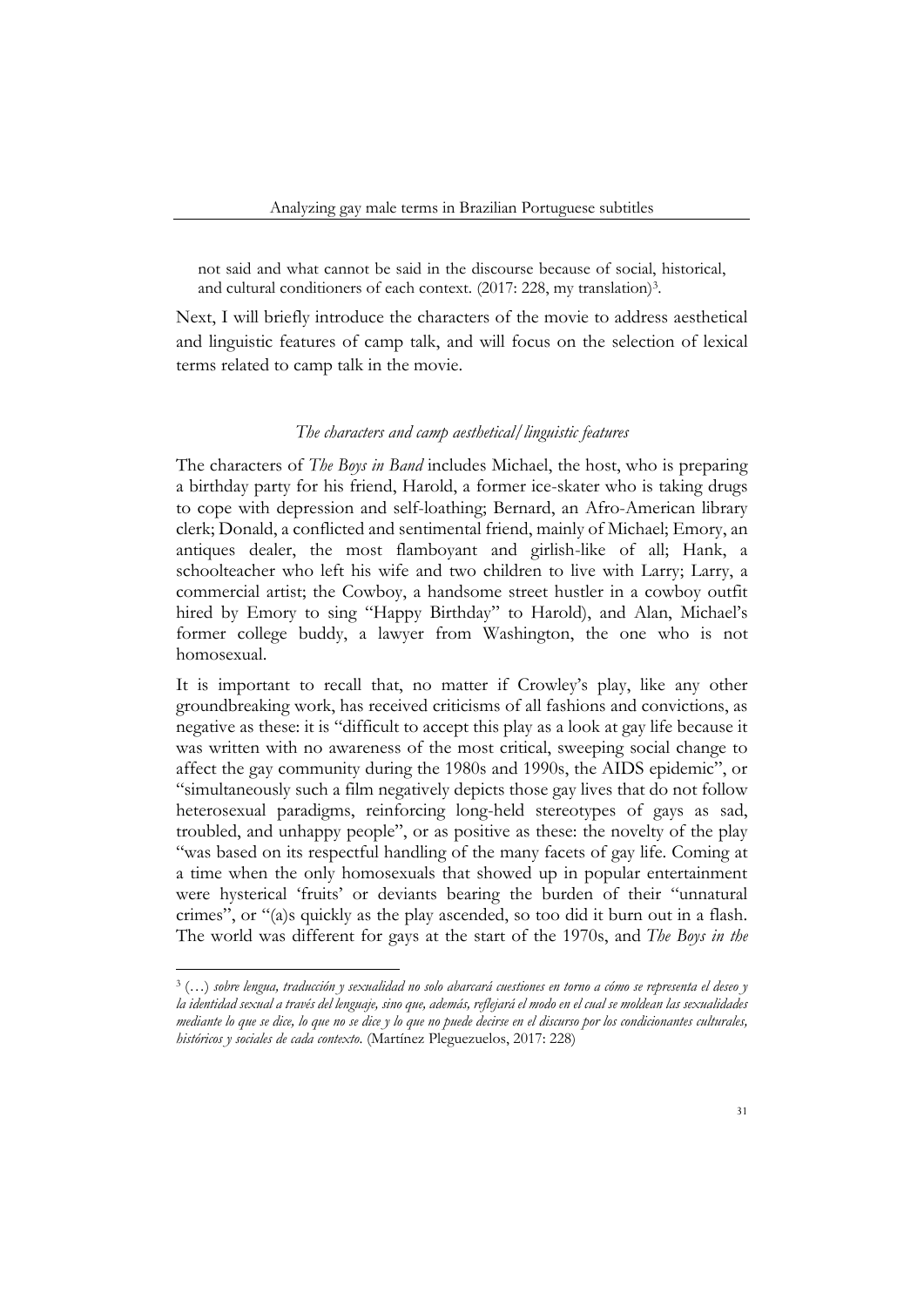*Band* was already a relic". The importance of the film, then, lies in the fact that "it was the first mainstream piece to show gay men in their own environment, interacting with each other, acknowledging camp posturing, in-jokes, and psychological torment without mocking or overemphasizing", and, moreover, giving visibility to a spectrum of personality types among gays at a time when homophobia was common. (Encyclopedia.com, 2021)<sup>4</sup>

Now, I resume camp aesthetical features relating them to passages of the movie. As I mentioned before, my analysis will concentrate on femininity; irony/sarcasm; theatricality, and humor, categories developed from Babuscio's (1993) and Harvey's (1998) ideas.

**Femininity**: this category refers to situations in which the inversion of genderspecific terms, such as names and pronouns; the assignment of female names to men can also be encountered.

The inversion of gender-specific terms seems to be the most common and recurrent resource throughout the movie when only gay males are talking, these are some of the occurrences: "*Who is this exotic woman? My dear, I thought you had perished!*"; "*Oh, it's only another queen! - And it ain't the red one either. - It's the queen of spades*!"; "*He's not here yet*./*She's never been on time in her li...*"; "*Oh, Mary, don't ask.*"; "*Sweetie, I paid you for the whole night, remember?*"; "*Mary, she's gorgeous*./"*She may be dumb, but she's all yours*."; "*Mary, take me home*."; "*I'd make somebody a good wife.*"; "*Blow out the candles, Mary, and make a wish*!"; "*Oh, Mary, don't ask*."; "*She's 32 years young!*"; "*Oh, Mary, it takes a fairy to make something pretty.*"; "*Mary, you're a heavy mother.*"; "*Anything for a sis*.", and "*If they're not lovers, they're sisters*." As it can be noted, the reference to women is indicated by very evident lexical items such as "woman", "queen", "wife", "mother", "sis/sister", by the pronoun "she", and by the vocative "Mary". In the BP subtitles, the same references were also possible through *prima facie* renderings (*mulher*, *rainha*, *esposa*, *mãe*, *irmã*/*irmãzinha*, and *ela*). The vocative "Mary" was transposed into BP not through a feminine proper noun, but through common feminine words such as *colega* ("female colleague"), *menina* ("girl") and *querida* ("dear girl") in the 1970 film version, and through a dysphemic term (*bicha* > fairy) or omitted in the 2020 film version.

Assigning female names to men was also recurrent throughout the movie, as it can be seen in: "*Hello, darling. Connie Casserole.*", referring to Emory who has

<sup>4</sup> *The Boys in the Band*. (2021) Encyclopedia.com. [Online] Available at: https://www.encyclopedia.com/arts/educational-magazines/boys-band#C. [Accessed on 21st September 2021]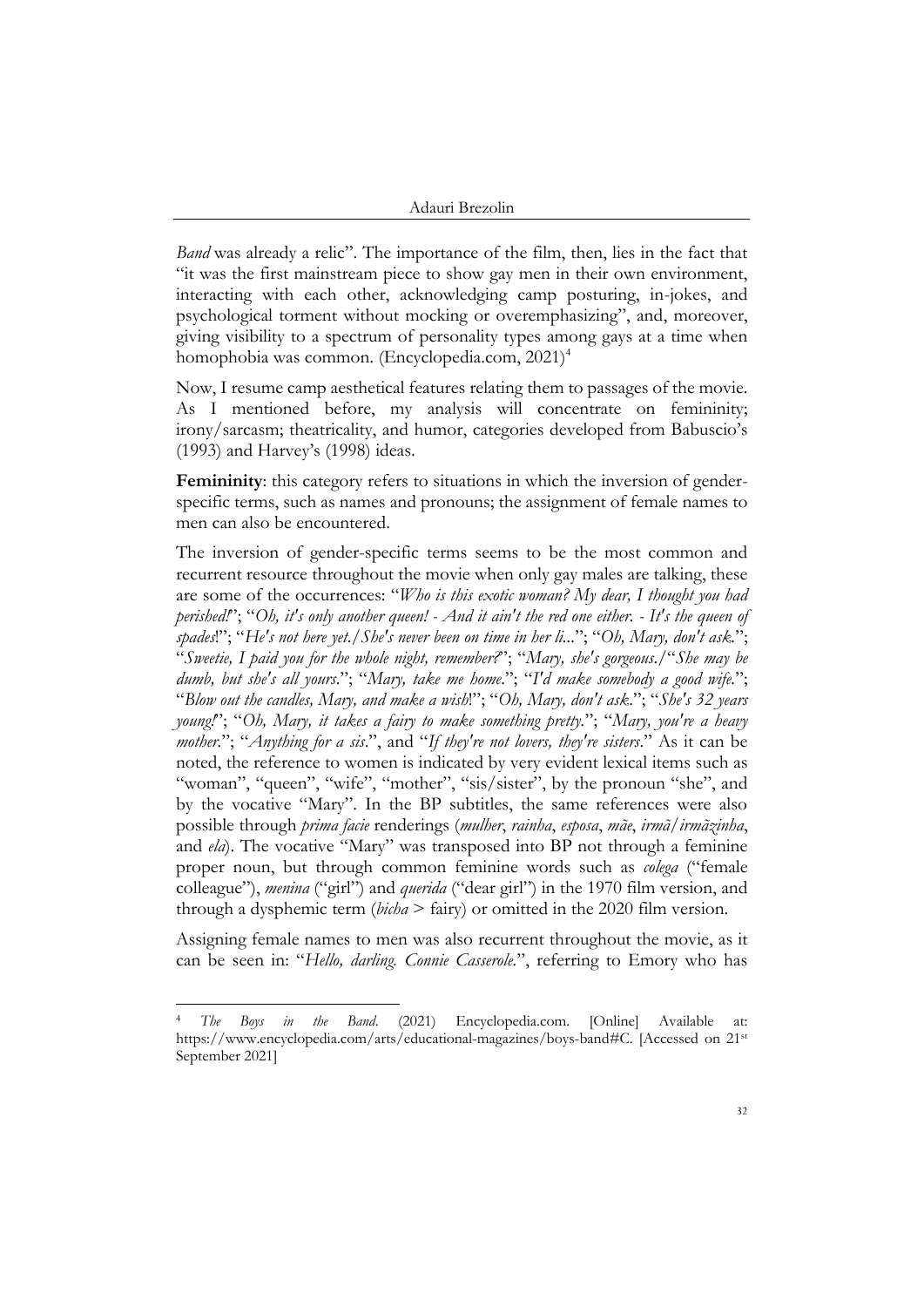brought lasagne to the party; and, also "*Sheer poetry, Emmy.*" for Emory; "*Happy birthday, Hallie.*" / "*You're funny, Hallie.*"/ "*Blow out your candles, Laura.*" for Harold, and "*Go ahead, Hankola.*", for Hank. In BP, they were translated literally. As the original names are not common men's names in Brazil, perhaps, some of the changes may have passed unnoticed.

**Irony/sarcasm**: refers to situations in which there is the presence of contradictory or incongruous, or still sharp and offensive utterances or attitudes. The following are some the occurrences found in the movie: "*Straight? If he's the one I met, he's as straight as the yellow brick road.*": this is how Larry reacts to Michael's comment announcing that Alan, his former college roommate, "*is stopping by for a fast drink on his way to dinner*" … "*but he's straight, so…*"; his straightness is incongruous with everybody's suspicious that Alan may be gay; "*I'll be out of your way in a second. I've only got one more thing to do.*", here Michael is telling Donald that he is about to leave the bathroom, to which Donald replies: "*Surgery? So early in the evening?*", it was a very sarcastic comment since Michael had mentioned his receding hairline while getting ready for the party; *"I promise to sit with my legs spread apart and keep my voice in a deep register."*, this how Donald reacts after Michael tells him that Alan, his former college roommate, is coming over; "*What's he had, a lobotomy?*", this is how Larry reacts after he had asked Michael if Alan had never suspected he was gay; "*He's like a butterfly in heat*.", this is how Alan describes Emory's exaggerated and affected manners; "*Dear Harold, bang-bang. You're alive. Now roll over and play dead.*", Michael is teasing Harold insinuating that he would be old enough to be already dead; "*And the pills! Harold has been gathering, saving, and storing up barbiturates for the past year like a goddamn squirrel. Hundreds of Nembutals, hundreds of Seconals. All in preparation for, and anticipation of, the long winter of his death.*", as in other parts of the film, Michael is shooting barbs at Harold who assumes to be a drug addict as a way of dealing with his depression and suicidal tendency, and "*Why would anybody want to go to bed with a flaming little sissy like you? Who'd make a pass at you? I'll tell you who. Nobody*. *Except maybe some fugitive from the Braille Institute.*", this is Michael again, and after he started drinking, he becomes even more aggressive and assaults Emory verbally. Again, as most of the occurrences were translated literally, the ironical/sarcastic effect could be reproduced in BP. However, I call attention to an excerpt that lost its ironical/sarcastic effect in the target language (in the 1970 version) due to a problematic translation. It refers to "*The punching bag is now dissolved into Flo Nightingale.*", uttered by Emory after someone suggested serving some lasagne to Alan, the man who had assaulted him earlier. The ironical feature comes from the fact that Flo(rence) Nightingale was a nurse; according to the passage then, the assaulter had suddenly become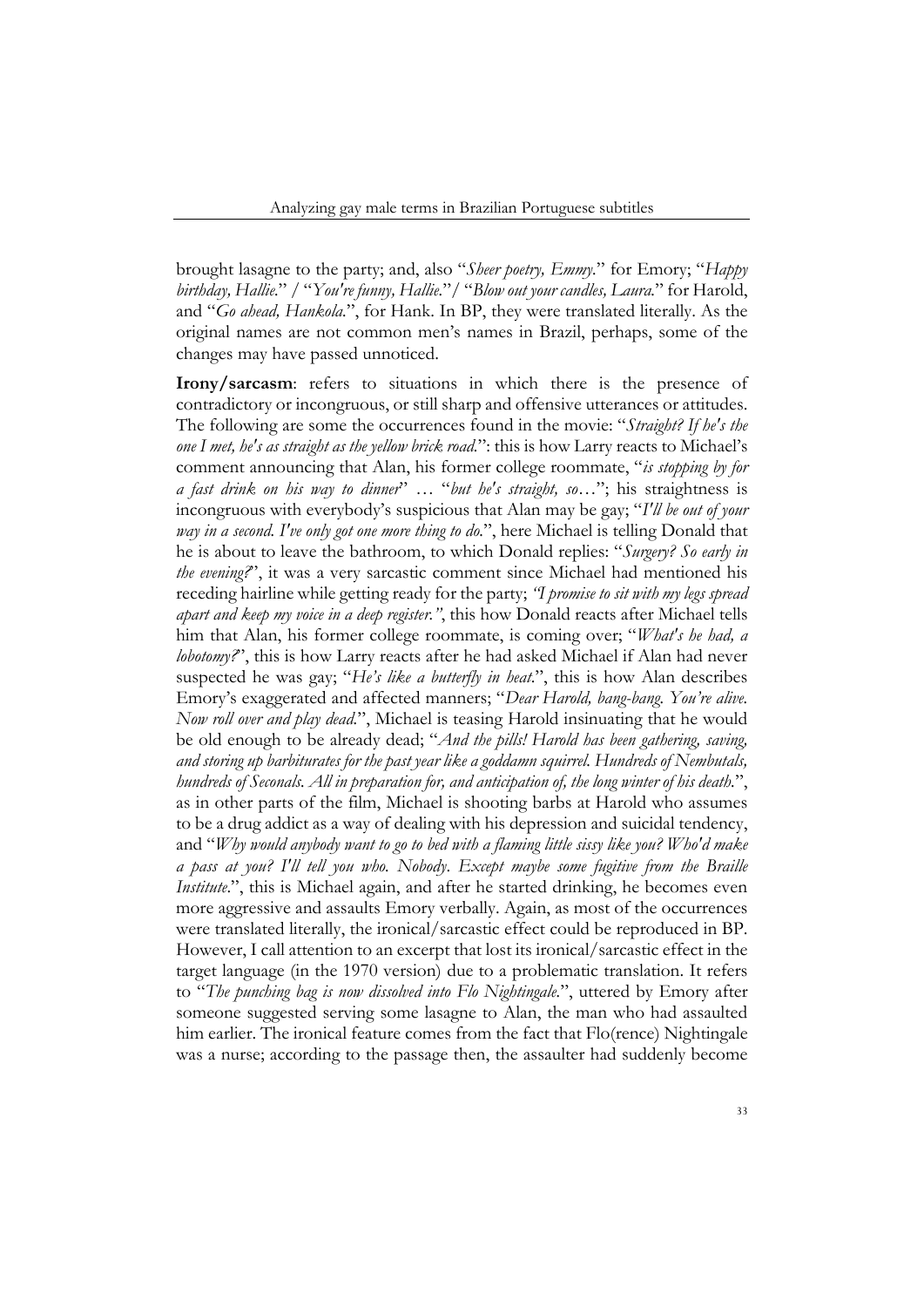an "angelical" person. In BP, it was rendered as *O saco de pancadas está se dissolvendo num rouxinol*, back translated as "The punching bag is dissolving into a nightingale", that is, a result that was not up to the mark since the reference to the bird could not recover the same effect, or perhaps a different effect, for nightingale in BP metaphorically means someone who sings well.

**Theatricality**: refers to situations in which exaggerated comments or attitudes can be observed, and dramatization may take place. The following excerpts are lines of exaggeration uttered by Michael revealing his worry about aging as well as his cruelty towards his friends: "*I've got to comb my hair for the 37th time.*"; "*My hair, without exaggeration, is clearly falling on the floor*."; "*Alan's so goddamned pulled together, he wouldn't show any emotion if he were in a plane crash*.", and "*No! Not pills and alcohol. I'm gonna die!*". One more time, the transposition of these passages into BP did not seem to have caused great difficulties for translators since most of them could be rendered in considerable literal ways.

**Humor**: wordplays, double entendre, renaming characters based on a certain physical trait or a specific sexual behavior are some of the instances under this category. Wordplays were generated in the following occurrences, through substitution, as in "*Now that's the pot calling the kettle beige*" (referring to *The pot calling the kettle black*), translated as *Macaco que senta no rabo pra falar do rabo dos outros<sup>5</sup>* (1970), and *O roto falando do esfarrapado<sup>6</sup>* (2020), both in BP equating pragmatically with the unchanged idiom, this way creating no wordplay; in "*The ménage, baby. Two's company, three's a ménage*", referring to *Two's company, three's a crowd*, translated as *Um ménage a trois*, *baby*, completely disregarding the wordplay, *Dois é bom, três é mènage* (1970), which partially recovered its pragmatic counterpart, *Um é pouco, dois é bom, três é demais<sup>7</sup>* , and *O ménage, amor. Dois é companhia, três é ménage* (2020), which was literally translated, avoiding the expected counterpart in BP, but creating a wordplay with the French expression *ménage à trois*, "trois is ménage"; and in "*Uh-oh, Yvonne the Terrible is back*", translated as *Ivan o Terrível, voltou* (1970), and *Ivone, a Terrível, está de volta*, in the former, the effect was completely eliminated by "undoing" the wordplay *Ivan*/*Yvonne*, which, in the latter, it was

<sup>5</sup> Hipócrita. (2021). In *Dicionário InFormal* (Online). Retrieved from https://www.dicionarioinformal.com.br/significado/hip%F3crita/1017/.

<sup>6</sup> Roto. (2021). In *Aulete Digital* (Online). Retrieved from https://www.aulete.com.br/roto.

<sup>7</sup> Um é pouco, dois é bom, três é demais. In *Dicionário de Expressões* (Online). Retrieved from https://dicionariodeexpressoes.com.br/busca.do?expressao=Um%20%C3%A9%20pouco,%2 0dois%20%C3%A9%20bom,%20tr%C3%AAs%20%C3%A9%20demais.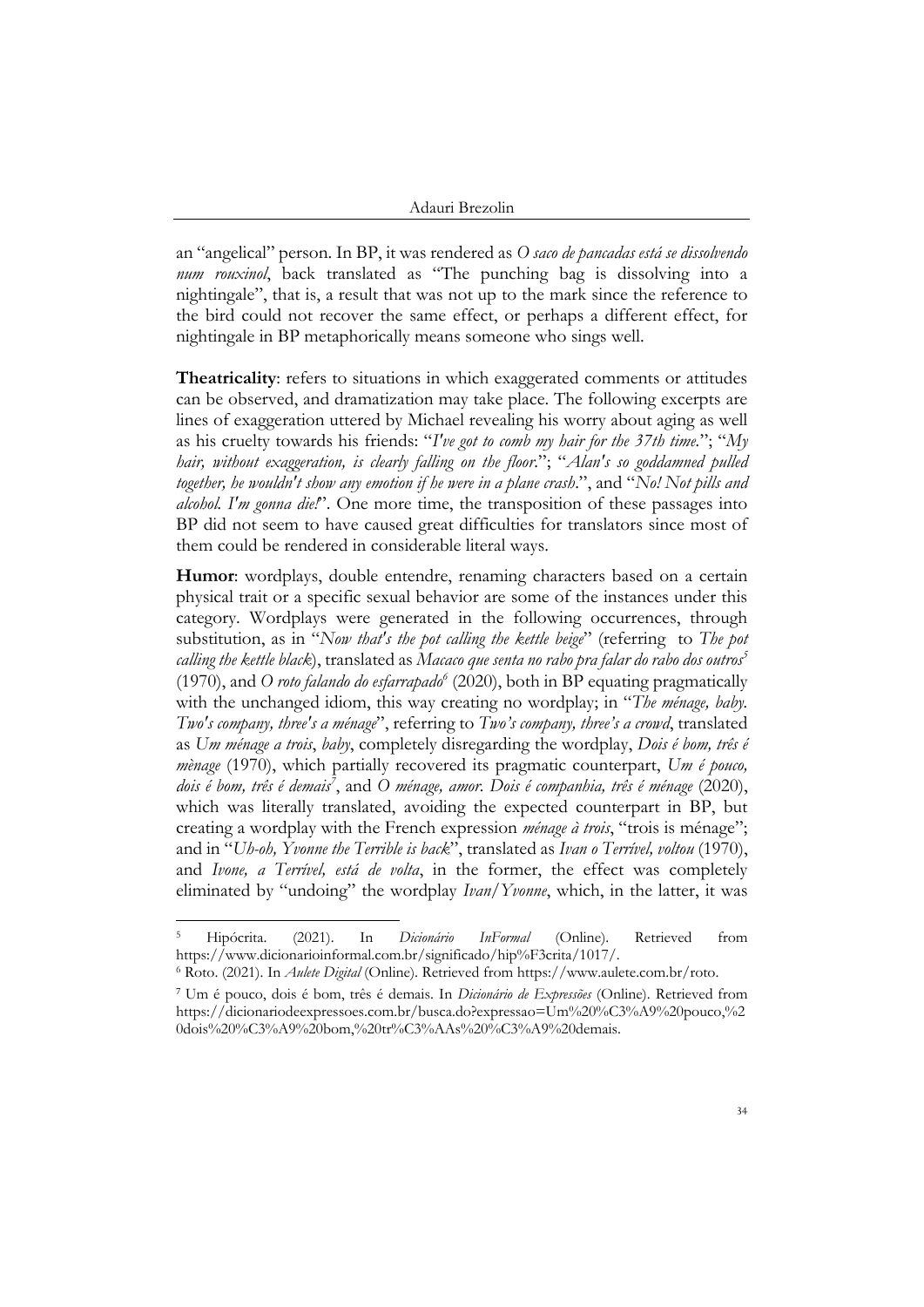successfully recovered, adding to it the strategy of gender inversion of the source construction. One of the wordplays was generated through polysemy (*happy*/*gay*), "*Show me a happy homosexual, and I'll show you a gay corpse*", translated as *Me mostre um homossexual feliz que eu te mostro um cadáver 'gay'* (1970), and *Me mostre um homossexual feliz e te mostro um cadáver alegre*", in both cases, the source wordplay was effaced since *gay* in BP is synonymous with neither *feliz* (happy), nor *alegre* (glad). By the way, maintaining this effect in BP implies a great difficulty for translators.

In some parts of the film, there is the reassignment of names to highlight some of the traits or attitudes of those receiving the "nickname", usually combined with gender inversion: "*Look, it's the Geriatric Rockettes!*", four of the boys dancing together in a line, translated as *São as Roquettes Geriátricas!* (1970)/[The Geriatric Rockettes], which is literal, and as gender is also an inflectional grammatical category of adjectives in BP, *geriátricas* reinforced the strategy of gender inversion, and *Que grupo de dança geriátrico!* (2020)/[What a geriatric group!], which almost eliminated the wordplay at all. Other occurrences were generated by some playing with words, mainly through alliteration: "*Oh, my God, it's Lily Law. Everybody, three feet apart.*", referring to possible cops conducting a raid, translated as *Meus Deus! É o bofe. Todo mundo a 1 metro de distância.* (1970)/[My God, it's the straight guy. Everybody one meter apart], which reveals another interpretation indicating that Emory had thought it was Alan ringing the bell, and *Meus Deus, os tiras. Pessoal, separem-se* (2020)/[My God, the cops. Everybody apart.], interpreted accordingly as the cops, but creating no play on words; "*Harriet Hypocrite, that's who you are.*", rendered as *Hipócrita, isso que você é.* (1970)/[Hypocrite, that's what you are.], and *Emory, você é um baita hipócrita* (2020)[Emory, you are such a big hypocrite.]; in both cases the play on words was eliminated and no reference to gender inversion was made; "*Polly Paranoia.*", translated as *Poli-paranoia* (1970)[Poly-paranoia], very likely an interpretation based on homophony (Polly/poly-), which recovered the idea that Harold is an extremely paranoid person, but downplayed the strategy of gender inversion, and *Polly Paranoia* (2020), though a literal solution, but successful in recovering the intended effect, and "*Phyllis Phallic.*", translated as *Felícia Fálica*  (1970)/[Phallic Felicia], which recovered the effect also through alliteration, and *Que falofilia* (2020)/[What a phallophilia], which was created through alliteration,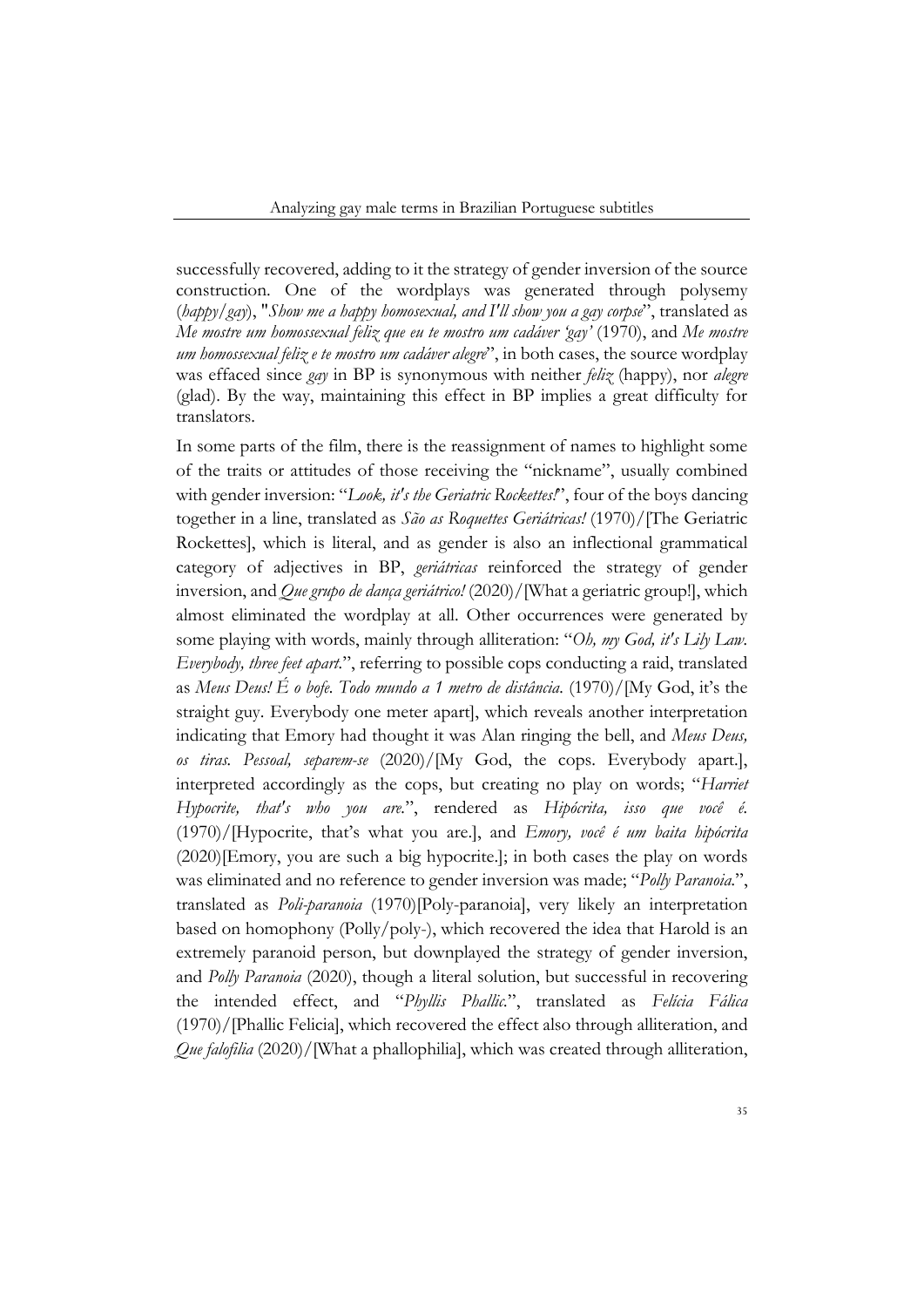but removed the strategy of gender inversion. At last, "*Thank you, Quasimodo*.", uttered by Michael and directed to Harold, in reference to the fictional character "the Hunchback of Notre Dame", usually described as ugly and deformed, of the homonymous novel by Victor Hugo. Doubtlessly, a nasty comment reminding Harold of his appearance as he had already pictured himself as: "*What I am, Michael, is a 32-year-old, ugly, pock-marked, Jew fairy …*". The utterance was translated literally, as *Obrigado, Quasimodo*., in both film versions.

Two passages of the film play a significant role in showing the combination of camp features by showing incongruity, femininity, and theatricality, for instance. One is when Michael does a Bette Davis impression, and says "*I adore cheap sentiment.*", after Donald attempted to solace him for his sadness and disenchantment. The incongruity of his utterance first derives from Michael's demureness, very different from his usual arrogance, and second, from the fact that Bette Davis, in the movie *All About Eve*, says "*I detest cheap sentiment*.". Besides such incongruences, Michael's imitation is performed with dramatized feminine gestures. The other is when Emory recalls one of the iconic scenes of the movie *Sunset Bouvelard*, in which Gloria Swanson plays Norma Desmond, a decadent actress whose career had started during the golden ages of silent film. Believing that she will make a film again after decades, Norma dramatically descends her grand staircase, and, in an impromptu speech, she says: "*All right, Mr. DeMille, I'm ready for my close-up.*" However, Emory says: "*I am not ready for my close-up, Mr. DeMille*", since his lips were bleeding after Allan had assaulted him, another case of incongruousness, theatrically and humorously performed. Both passages seem to reinforce the penchant for imitation typical of fictional gay characters through exaggeration, femininity, theatricality, and above all, humor.

Now, if "these effects contribute to the development of fictional representations of homosexual/gay/queer characters in postwar fiction and also to the elaboration of a gay critique of dominant cultural norms and practices" (Harvey, 2000, p. 240); they are not the only "ingredients", the selection of specific lexical items used in camp talk is also of great importance to the presentation and representation of gayness. According to Valdeón (2010, p. 74), as we are dealing with translated camp talk, "the significance of the linguistic choices" "in the construal, maintenance and projection of certain images of gayness" is particularly relevant in both the source and target texts. For him (drawing on Fairclough), the same way that "the interpretation of a text, whether it is verbal, visual or multimodal, depends on previous knowledge and experience", "(t)ext producers also rely on it when creating a product" (2010, p. 74), from which I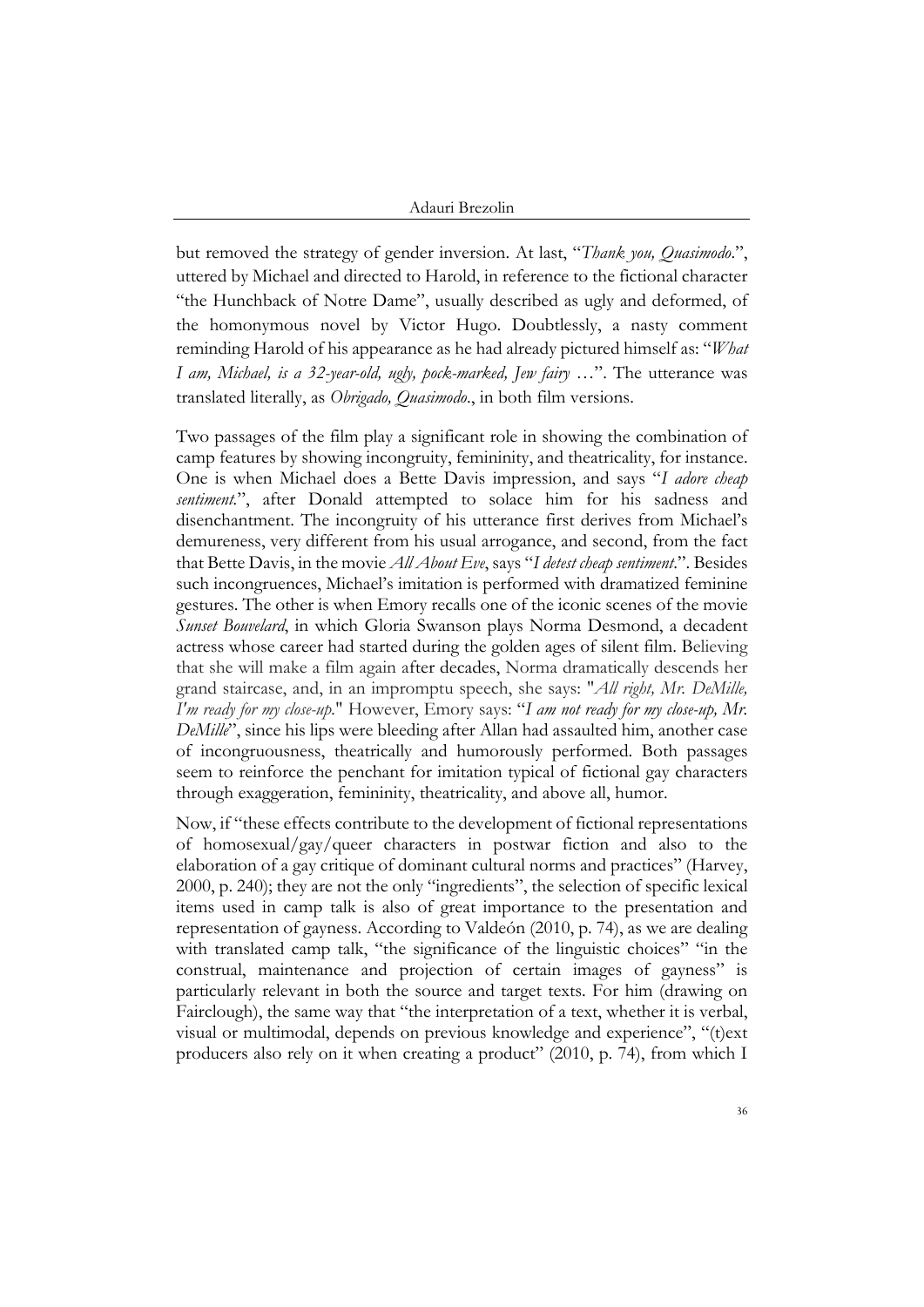infer that the lexical choices used in fiction is not "invented", but constructed from real evidence.

Thus, my selection of terms related to gay males encountered in both film versions, extracted from the original transcripts  $(1970<sup>8</sup>$  and  $2020<sup>9</sup>)$ , are presented in Table 1. The number of occurrences appear between brackets.

| 1970               | 2020            |
|--------------------|-----------------|
| fag $(3)$          | fag $(3)$       |
| faggot(s) $(7)$    | $fagger(s)$ (7) |
| faggy $(1)$        | faggy $(1)$     |
| fairy $(7)$        | fairy $(8)$     |
| $\gamma$ gay $(7)$ | $\gamma$ (6)    |
| homosexual (6)     | homosexual (6)  |
| nelly(3)           | $n$ ellie $(3)$ |
| pansy (2)          | pansy (2)       |
| queen $(10)$       | queen $(10)$    |
| queer $(1)$        | queer $(1)$     |
| sissy(1)           | sissy(1)        |

Table 1- Selection of terms related to gay male, and number of occurrences (1970/2020).

In the next section, this selection will be analyzed and compared with the corresponding lexical choices in BP in both subtitled versions of the film.

## *Lexical choices in the original lines and in the subtitles*

After extracting the terms from the scripts, the corresponding lexical choices were manually retrieved from the movies subtitled into BP (DVD and Netflix).

<sup>8</sup> Scripts (2021): The Boys in the Band. Retrieved: April 12, 2021. Available at: <https://www.scripts.com/script/the\_boys\_in\_the\_band\_19837>

<sup>9</sup> Subslikescript (2021): The Boys in the Band (2020). Retrieved: April 12, 2021. Available at: <https://subslikescript.com/movie/The\_Boys\_in\_the\_Band-10199914>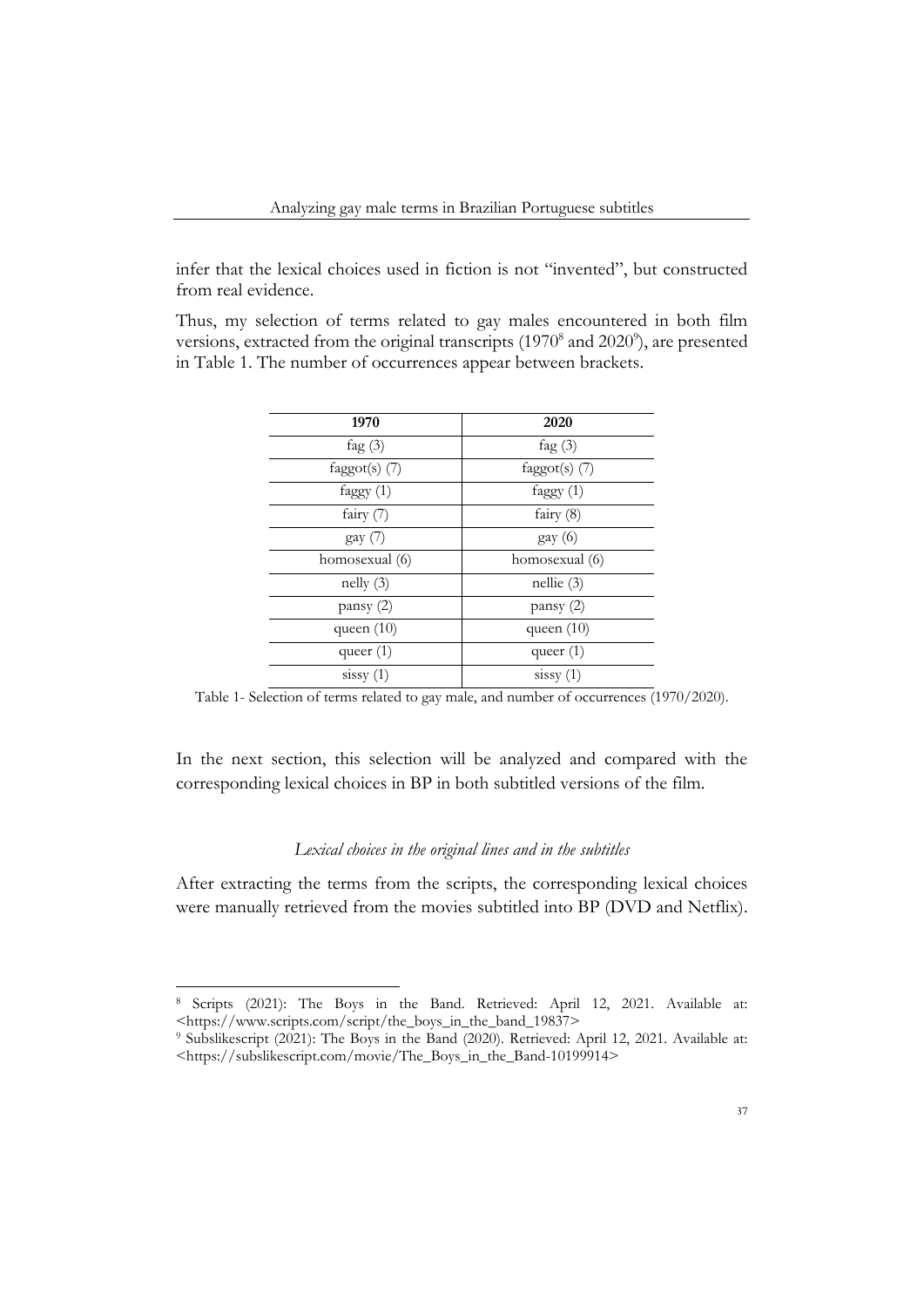The selected terms in English and their counterparts in BP are presented in Table 2.

| 1970                |                                                                | 2020            |                                        |
|---------------------|----------------------------------------------------------------|-----------------|----------------------------------------|
| AЕ                  | BP <sup>10</sup>                                               | AЕ              | BP                                     |
| fag $(3)$           | bicha (2); viado <sup>11</sup>                                 | fag(3)          | bicha (2); veado                       |
| faggot(s) $(7)$     | $\varnothing$ ; viado(s) (6)                                   | $faggot(s)$ (7) | bicha $(s)$ $(3)$ ; veado $(s)$<br>(4) |
| $(too)$ faggy $(1)$ | viado (demais)                                                 | (too) faggy (1) | bicha (demais)                         |
| fairy (7)           | biba (2); bicha; bicha-<br>biba; fadinha; viadinho;<br>viado   | fairy (8)       | bicha $(3)$ ; mona $(s)$ $(5)$         |
| $\gamma$ (7)        | <i>gay</i> (7)                                                 | gay (6)         | <i>gay</i> (6)                         |
| homosexual (6)      | homossexual (6)                                                | homosexual (6)  | homossexual (6)                        |
| $\text{nelly } (3)$ | bichinha (2); bicha-viado-<br>maricas                          | $n$ ellie $(3)$ | bicha (3)                              |
| pansy(2)            | bicha; maricas                                                 | pansy (2)       | veadinho; veado                        |
| queen $(10)$        | bicha (6); bichas-bibas;<br>bicha-viado-maricas;<br>rainha (2) | queen (10)      | bicha; mona(s) $(8)$ ;<br>omission (1) |
| queer $(1)$         | viado                                                          | queer $(1)$     | bicha                                  |
| sissy(1)            | bicha                                                          | sisy(1)         | maricas                                |

Table 2- Selected AE terms and BP counterparts (1970/2020 movies)

Comparing both movies in AE in terms of vocabulary consistency, it was significantly high, as expected, since they were based on the same screenplay (only minor differences were detected). In BP, consistency, on the one hand, was, to a certain extent, also high, considering that the same terms were used throughout each subtitled production; on the other hand, words such as *biba* and *fadinha* appeared in the 1970 subtitles only whereas *mona* appeared in the 2020 subtitles only.

Based on the terms above (Table 2), it can be inferred that they create a similar hierarchy in both languages, with "gay/homosexual//*gay*/*homossexual*"

<sup>&</sup>lt;sup>10</sup> Though I am considering this set of subtitles as from 1970; in reality, they were only produced in 2008, when the DVD was released.

<sup>&</sup>lt;sup>11</sup> The word *veado* was misspelled as *viado* in subtitles throughout the 1970 movie.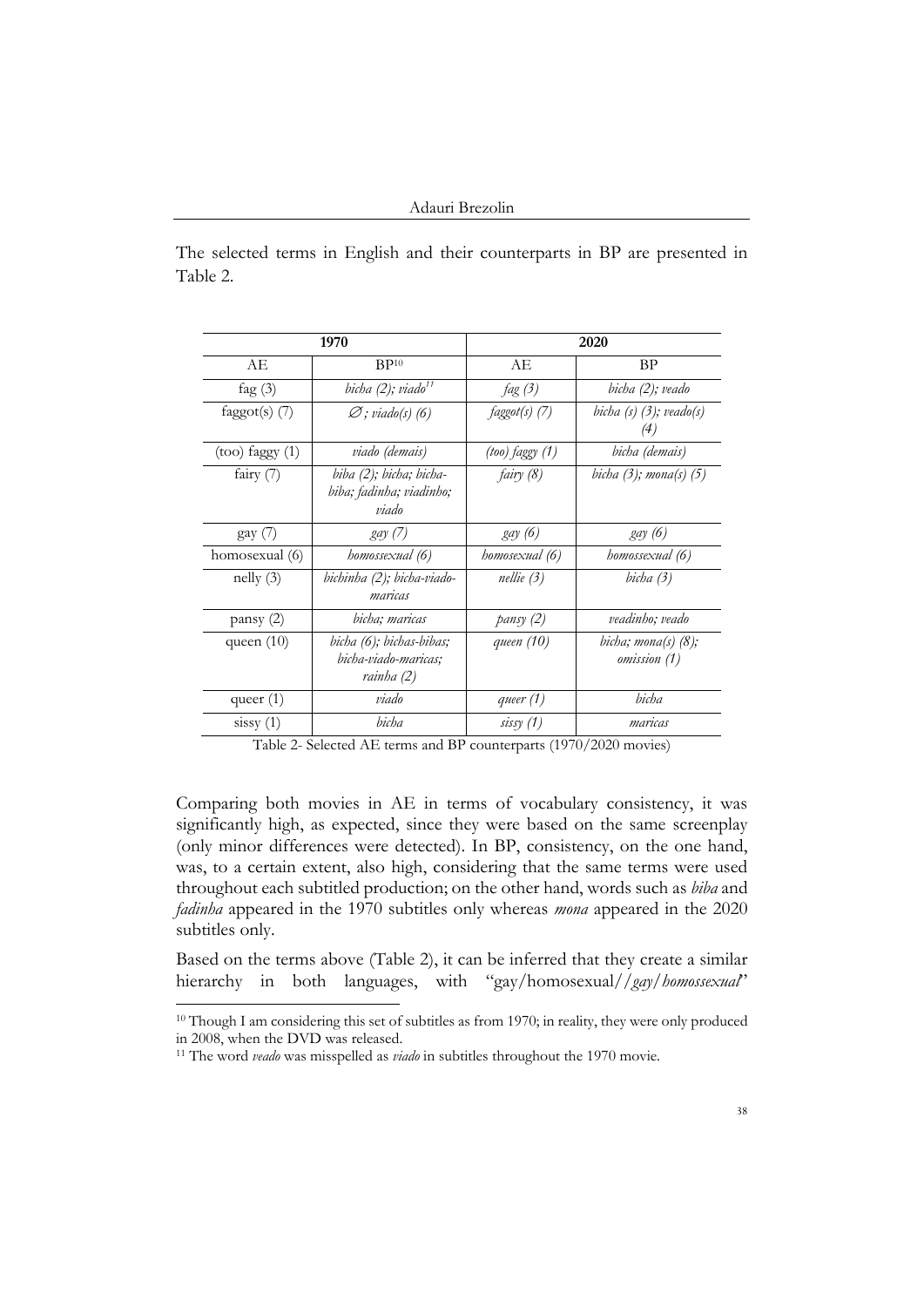occupying the top position, then branching out into a series of hyponyms, all of them referring to a man who is sexually attracted to members of the same-sex:

 $\frac{Gay}{homosexual}$  > fag; faggot; fairy; nelly(ie); pansy; queen; queer; sissy

- *Gay/homossexual* > *biba; bicha; bichinha; fadinha; maricas; mona; rainha; ve(i)ado; veadinho*

For my comparative analysis of these terms, I will draw on Valdeón (2010); Hughes (2006); *Merriam-Webster* (2021), and *The Free Dictionary* (2021), as regards the terms in AE, and to Alonso (2005/2010) as well as to *Aulete Digital* (2021) and *Michaelis* (2021), in Portuguese, with respect to the terms in BP.

According to Valdéon, today, *gay* is the most universal term, and, although it fell into disuse for some time, it was at last adopted by homosexuals "as their preferred way to define themselves", being used in most of Western and Westernized languages. In general, *gay* is not a dysphemic term and can be used in positive or neutral contexts, so it may be accepted by homosexuals as an ingroup label or avoided by heterosexuals who do not wish to show affinity towards homosexuals (2010: 76). In the movie, the term also seems to be used to classify certain places or art manifestations, such as "gay bar", and "gay pop art".

The term *homosexual* "expresses some degree of neutrality", and although it had been deemed as a medical label, it came to be used "outside the group as a marker of not-belonging without being disrespectful or offensive" (Valdeón, 2010: 77). For example, "*Oh, and you, Donald, you are a credit to the* **homosexual**", and "*Because Justin Stuart is a* **homosexual***.*"

*Queer*, in turn, different from *gay* and *homosexual*', "was extremely dysphemic when first applied to homosexuals", until it was "reclaimed and positivised by gay activists", due to its "more inclusive connotations." In the movie, its only occurrence, "*There will be six tired, screaming fairy queens and one anxious* **queer**" still seemed dysphemic. *Fag,* abbreviated from *faggot*, "is a very negative term", "even if also reclaimed by gay activists" (Valdeón, 2010: 77). *Fag* status can be attested in Merriam-Webster: "*offensive* – a gay person - used as a term of abuse and disparagement." This negative evaluative load is clearly perceived in the lines uttered by Alan after Emory's provocations: "**Faggot***! Fairy!*"; "*I'll kill you, you son of a bitch! Fucking* **faggot***!* **Faggot***!*", for instance.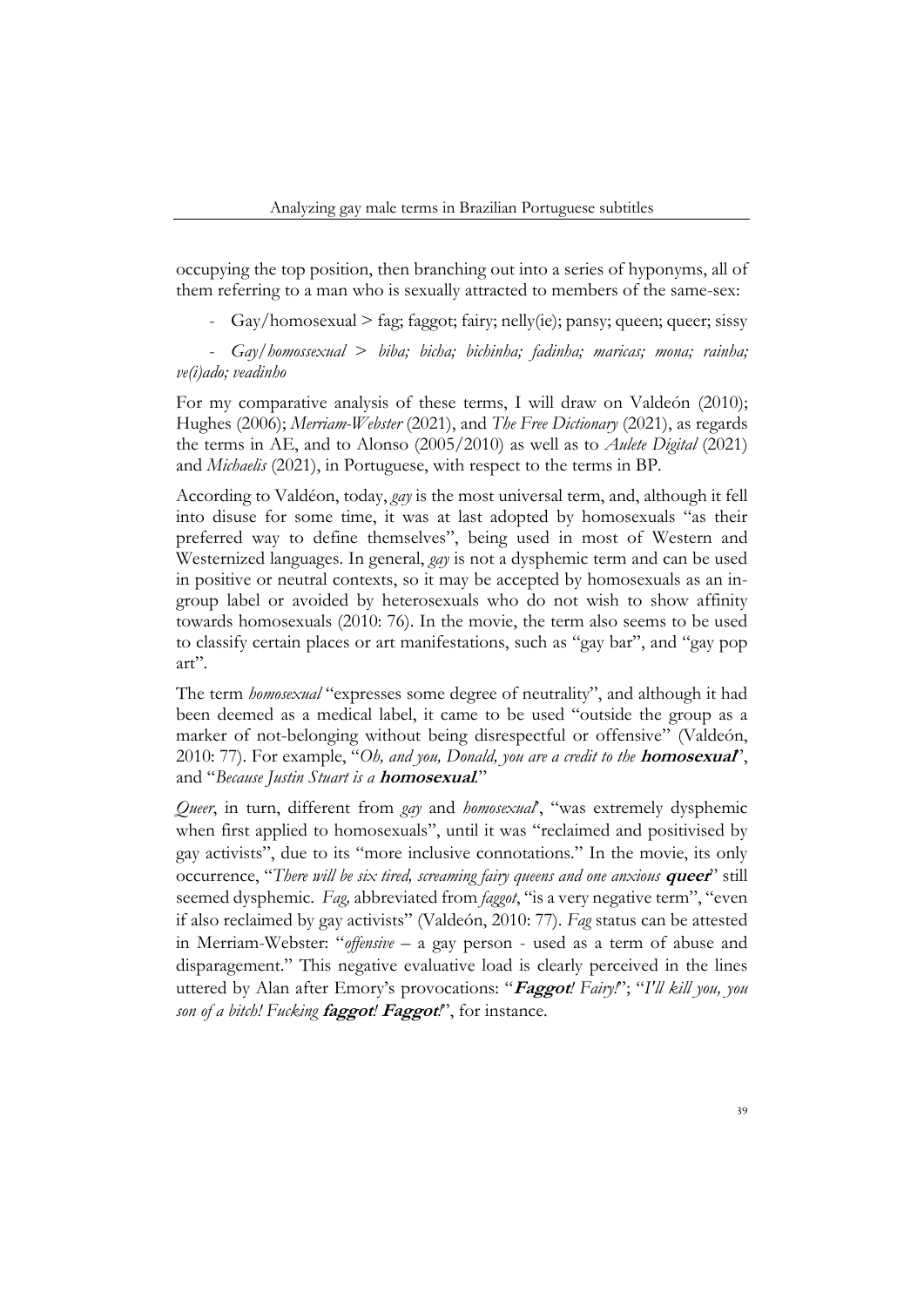In the original lines of the movie, other gay-related terms such as *fairy*; *pansy*; *nelly(ie)*; *queen*, and *sissy* were found. According to Hughes (2006: 236), these are "slang terms or metaphorical extensions of common words", which, in general, are "contemptuous or insulting." In both dictionaries, *Merriam-Webster* (2021) and *The Free Dictionary* (2021), the five terms are defined similarly as: "slang, offensive: a gay person —used as a term of abuse and disparagement"; *pansy* is also defined as "a weak or effeminate man or boy —used as a term of abuse and disparagement", and *queen*, as "a gay man especially: an effeminate one", confirming Hughes' comments. *Nelly(ie)* and *sissy* do not appear in Hughes' (2006) dictionary, and according to the just mentioned online dictionaries, they are defined as "offensive slang - used as a disparaging term for an effeminate gay man", and "offensive - a boy or man regarded as effeminate"; respectively. If, on the one hand, all terms are considered as offensive and derogatory, *pansy* and *sissy* may be used to refer to a weak or effeminate man or boy, not necessarily to a gay person. The following excerpts extracted from the movie illustrate such uses: "*Faggot!* **Fairy**!" (Alan insulting Emory); "*He just… Seems like such a goddamn little* **pansy**" (Alan referring to Emory), and "*You're a falling-down-drunk-***nellie***queen*" (Michael insulting Emory for being defied).

In BP, Alonso (2005/2010), in his studies about sexual diversity in the city of São Paulo, drawing mainly on Sociolinguistics, states that *gay* (incorporated into Portuguese as a borrowing) is used with some neutrality, and positively, in general, to point out the positive attributes of a homosexual man, such as elegance, congeniality, politeness, and beauty, and also the preferred term by mass media and heterosexuals, following the politically correct trend, to designate both male and female homosexuals. As in the original lines, the BP subtitles, *gay* appeared in *bar* **gay**, *pop art* **gay**, and *sauna* **gay** (only "baths" in AE). *Homossexual* (homosexual), according to Alonso (2005/2010), was also a term associated with pathological deviations or abnormalities, and today is employed to refer to a man or woman sexually attracted to the same sex. Considering the examples in AE and the corresponding subtitles in BP, *homossexual* appeared in "*E você, Donald, modelo de* **homossexual**" (1970), and "*E você, Donald, é um exemplo de* **homossexual**" (2020).

Alonso (2005/2010) also highlights *bicha*, normally used to accentuate negative attributes of a male homosexual, such as poverty, impoliteness, rudeness, and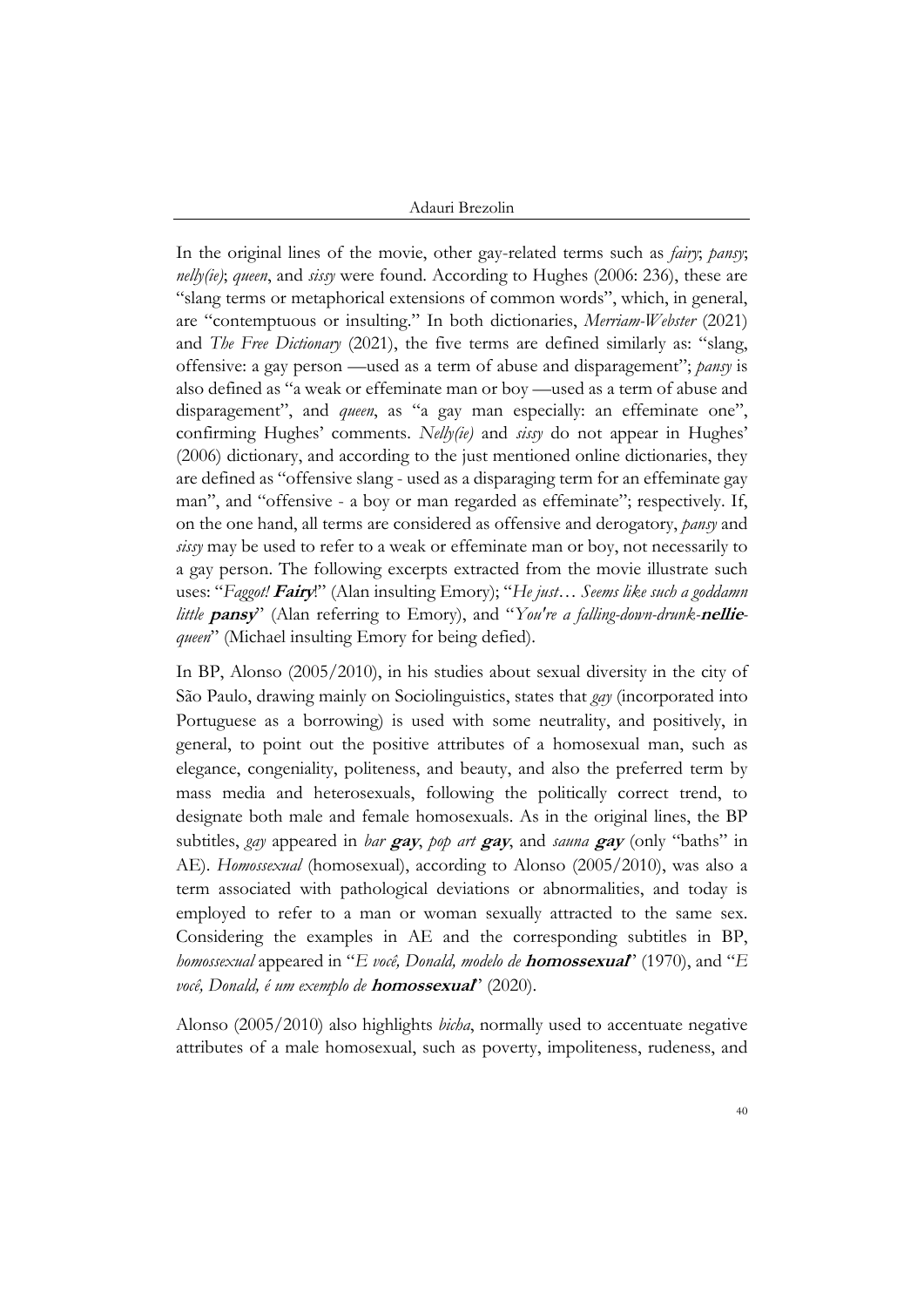feminine behavior, and *veado*, which suggests that the homosexual guy is a novice in the gay community or has recently "come out". Both are used negatively and considered as vulgar terms (Aulete Digital), for example, *bicha* and *veado* are defined as "masculine homosexual", but *veado* is accompanied by a note: "Attention – Under this meaning, it implies depreciation or prejudice", as such, it is one of the most aggressive and derogatory terms, also used by prejudiced heterosexuals. The diminutive form of *bicha – bichinha*, and of *veado – veadinho* may also be used with the same negative evaluative loads. This can be attested in the following BP subtitles: **"Bicha Veado***!* **Bicha***!* (1970/2020); "*Desgraçado! Vou te matar, filho da puta!* **Veado** *do caralho!* (...) (1970/2020); "*Mas ... ele é uma*  **bicha louca**" (1970)/"*Ele parece ... Ser bem* **veadinho***"* (2020), for "**Faggot***!* "*Faggot!* **Fairy**!", "*I'll kill you, you son of a bitch! Fucking* **faggot***!,* and "*He just… Seems like such a goddamn little* **pansy**", respectively.

Still, in the BP subtitles, other gay-related terms were encountered: *biba*: a homosexual man, also a form of address indicating intimacy, or still a derogatory form of address among homosexuals (Alonso, 2005/2010), as in "*As mesmas*  **bibas** *cansadas que você já viu desde o primeiro dia*" (1970), for "*I mean, the same old tired* **fairies** *you've seen around since day one*"; *fadinha,* the diminutive form of *fada* (fairy), probably a literal interpretation of the word under the meaning "homosexual". In BP, *fadinha* is not commonly used to refer to a gay person; however, in the context of the film, it was reasonably effective, as in "*Imagino o quanto os analistas devem se cansar de escutar do tanto que papai e mamãe transformaram o filho numa* **fadinha**" for "*Oh, Christ. How sick analysts must get of hearing how Mommy and Daddy made their darlin' into a* **fairy**"; *maricas,* a man with effeminate manners; a homosexual, or a fearful and cowardly man (Michaelis, 2021), as in "*Uma bichaviado-***maricas** *bêbada e caída*" for "*You're a falling-down-drunk-***nellie***-queen*", and *mona,* a homosexual man, once used by transvestites as a form of address that later was adopted by male homosexuals. This word, which means "child", along with others such as *aqué* (money), *edi* (asshole), *ekê* (lie), for instance, are originated from African languages, and used by several LGBT members (Alonso, 2005/2010). In Aulete Digital (2021), it is also defined as "male homosexual", with no reference to its evaluative load, except that it is a slang term. In the BP subtitles, its use seemed to have a positive, or at least a neutral,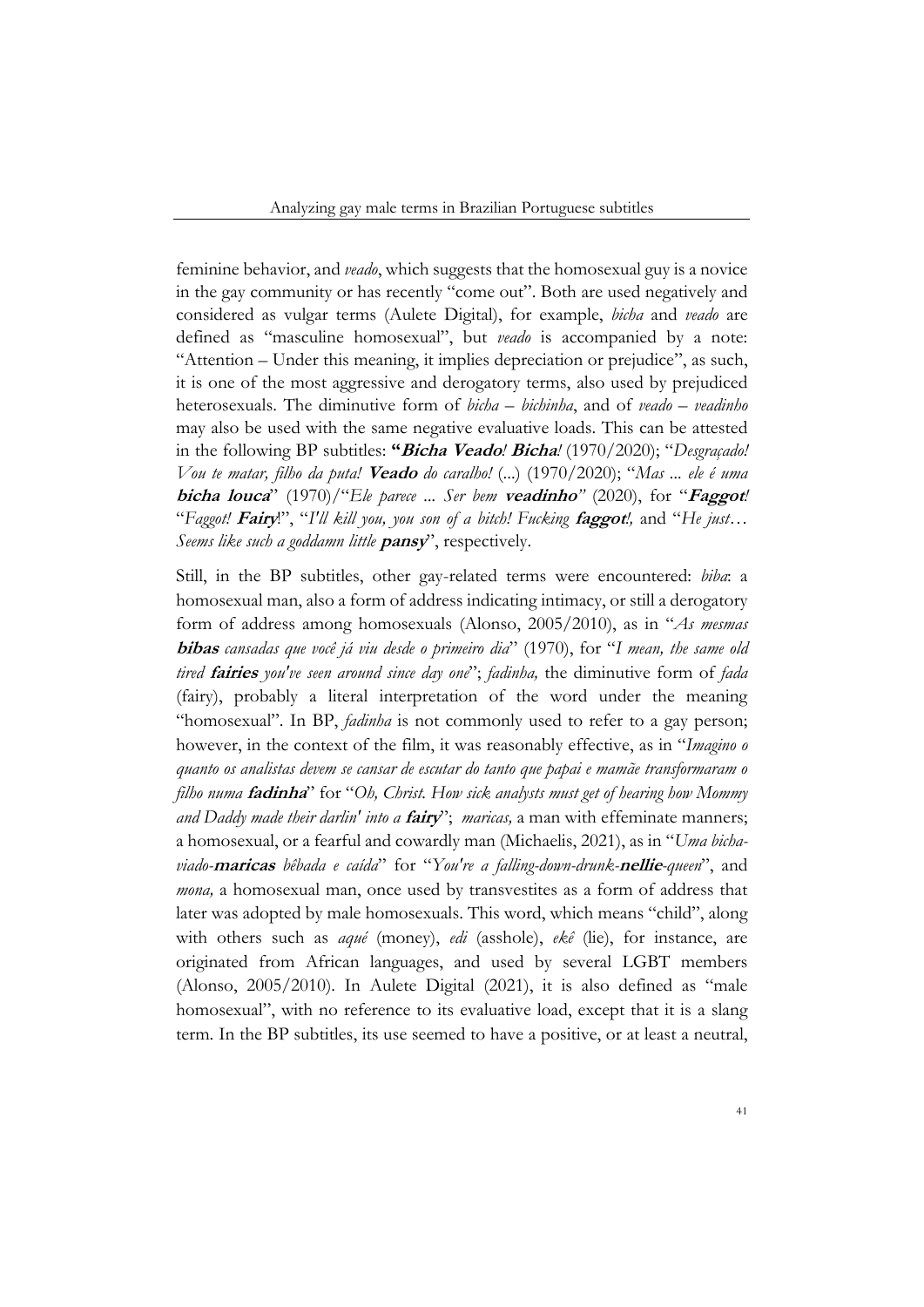```
Adauri Brezolin
```
evaluative load: "*É só outra* **mona***!*" for "*Oh, it's only another* **queen***!*", in reference to Bernard's arrival.

As far as the translation of camp is concerned, I share some Baker's ideas that utterances and communicative situations can only be interpreted in context, and this is closely connected to pragmatics, that is, "the study of language in use" (1992: 217). Thus, when translators are dealing with texts involving the rendering of a specific verbal style, like camp, for example, they must encounter lexical items that make sense to the target audience; lexical choices that are comparable from the pragmatic viewpoint.

Now, I present the lexical choices found in the subtitles, considering their evaluative load: positive (+); neutral (n), or negative (-), shown in Table 3.

| AE/evaluative load                     | BP/evaluative load                                                                   |
|----------------------------------------|--------------------------------------------------------------------------------------|
| fag $(-)$ , faggot $(-)$ , faggy $(-)$ | bicha $(-)$ ; veado $(-)$                                                            |
| fairy $(-)$                            | biba $(-)$ ; bicha $(-)$ ; fadinha $(n)$ ; mona $(n/-)$ ;<br>veadinho (-), veado (-) |
| $\gamma$ gay $(n)$                     | gay (n)                                                                              |
| homosexual (n)                         | homossexual (n)                                                                      |
| $\text{nelly } (-)$                    | bicha (-); bichinha (-)                                                              |
| pansy $(+/-)$                          | bicha (-); maricas $(+/-)$ ; veadinho $(-)$ ; veado $(-)$                            |
| queen $(-)$                            | bicha $(-)$ ; mona $(n/-)$ ; rainha $(n)$                                            |
| queer $(+/-)$                          | bicha $(-)$ ; veado $(-)$                                                            |
| $sissy (+/-)$                          | bicha $(-)$ ; maricas $(+/-)$                                                        |

Table 3- Lexical choices in AE and in BP and their evaluative load.

Although it is possible to observe a slight tendency to use dysphemic terms in the subtitles, as in the solutions for *pansy* and *sissy*; in general terms, the evaluative loads of the choices in BP seem to equate with their original counterparts. All in all, it is important and necessary to bear in mind that the exact evaluative load of a term can only be established considering its context and by whom it is being used. For example, even the word "faggot", usually endowed with very negative connotations, as in "*I'll kill you, you son of a bitch! Fucking faggot!*", uttered by Alan, and directed to Emory, can assume a less negative value, as in "*You know, faggots are worse than women about their age*", said by Michael when he was talking with Donald about aging and appearance. As Hughes argues, "(t)he key factor in the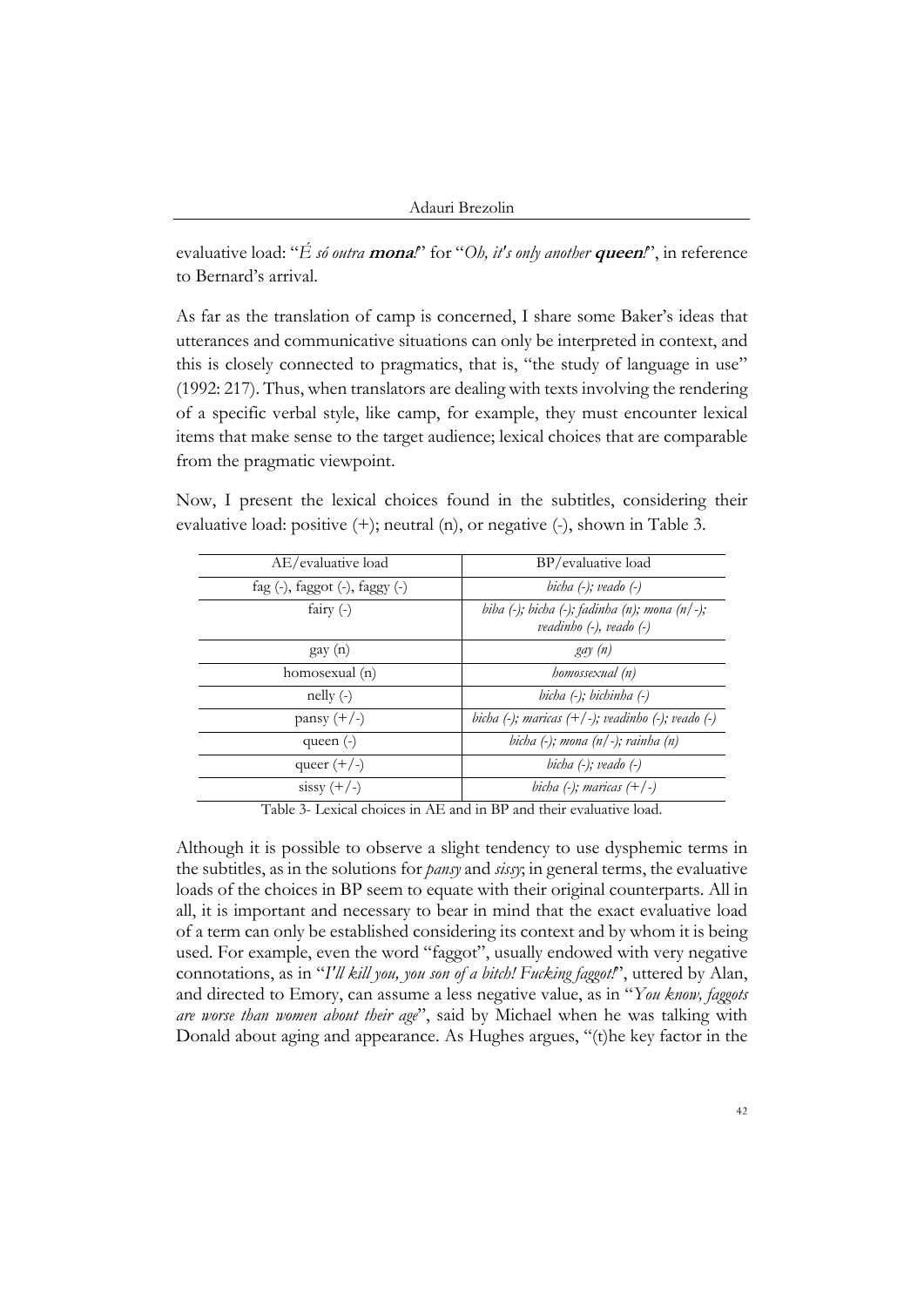development of a term of abuse is not the word itself, but who uses it" (2006: 146); this way, hardly ever will there be strong consensus on what words and expressions really mean and whether they are derogatory, insulting, degrading or not. As it happens in all types of translations, context, among others, is a determining aspect in this decision-making process.

Although some linguistic events, as wordplays, for instance, could not produce the desired effect in the target language, the overall results in the subtitles were very positive, mainly when camp was involved. I infer that the professionals responsible for preparing the subtitles resorted to lexical items that could function as effectively as those of the source language, producing effects capable of making the target audience recognize such terminology and feel identified with. As put by Valdeón (2010, p. 76), if "(g)ay speakers will have recourse to elements of an in-group variety of the language", mainly to "lexical choices that express affinity or group-belonging", it seems that the translator(s) could reproduce that in the target language.

# *Concluding remarks*

In this article, I analyzed gay-related terms representative of the Anglophone gay language, known as camp, used by the characters of the film *The Boys in the Band* (1970/2020). For that, I touched on some gay issues related to the identities and representations of gayness relating them to camp's aesthetical and lexical features, to compare the evaluative loads of the lexical choices in the original scripts with those in the subtitles.

I have also come across relevant studies in BP that detected how different fictional types and images of gay men have been depicted in Brazilian soap operas and films. If these fictional representations are unavoidably susceptible to positive and negative criticisms, to acceptance and rejection, to identification and rebuttal, they serve, above all, to show that Brazil has a long tradition of including masculine homosexual types and identities in television and cinema, and that can be deemed as an important contribution to give visibility to the many pieces forming the rich mosaic of sexual diversity, which the Brazilian audience is familiarized with. By and large, my results have demonstrated that the way how gay-related terms were transposed in BP could provide viewers with lexical choices that were mostly comparable in terms of evaluative load, despite the very few dysphemic solutions.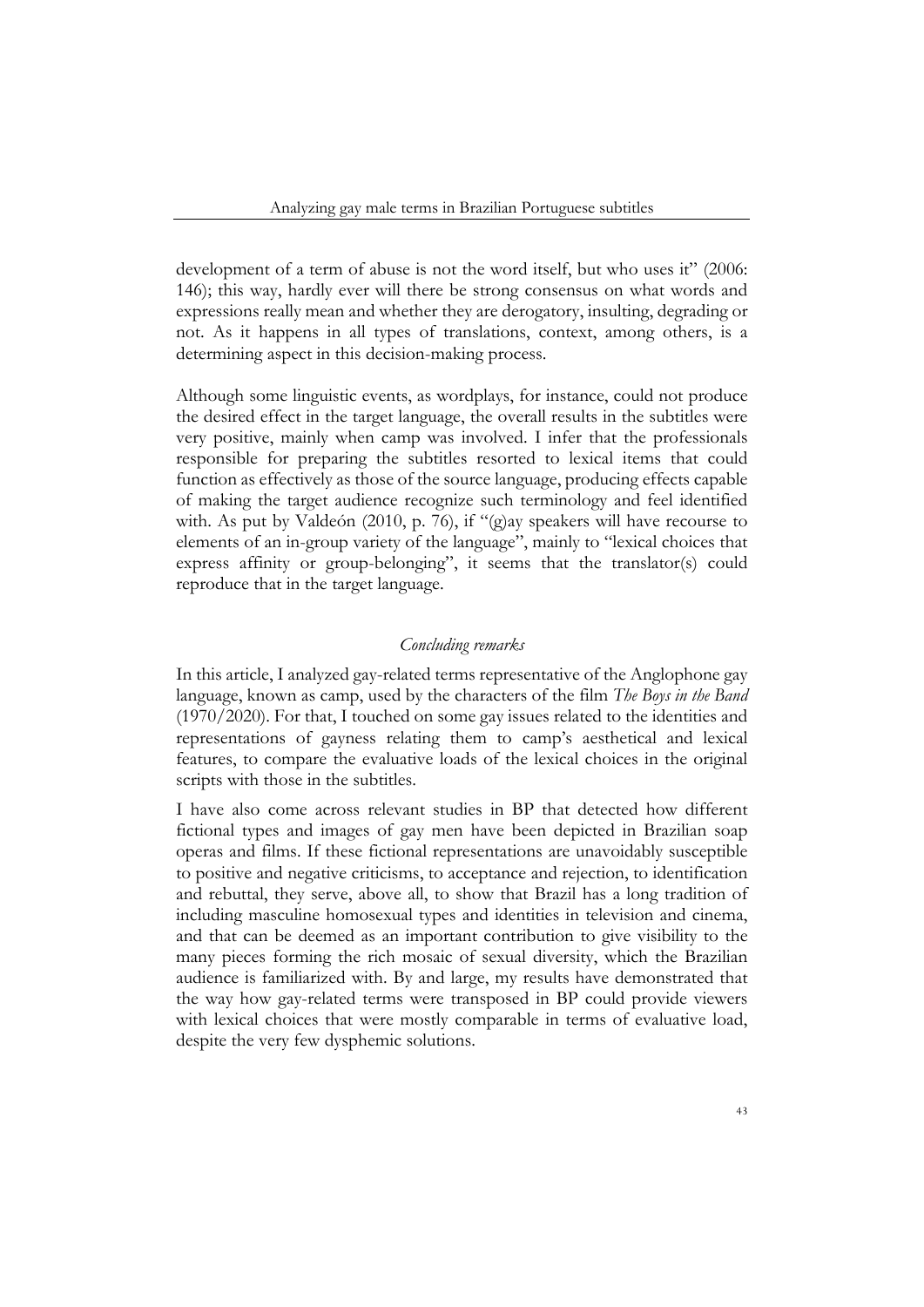I conclude recalling Dyer (2005), for whom camp has a lot to do with gays, since it is a verbal style developed by them as a distinctive way of behaving and of relating to each other. If society is more inclined to expound and vindicate the rightness of heterosexuality, camp expounds and vindicates gayness, and if the two versions of the movie *The Boys in the Band* were successful in making it (camp) visible, so were the subtitles in BP.

## *References*

- Alonso, N. T. de Q. (2005) *Do Arouche aos Jardins*: uma gíria da diversidade sexual. Master Thesis, Pontifícia Universidade Católica de São Paulo.
- Alonso, N. T. de Q. (2010) *Entre segredos e risos*: gírias da diversidade sexual paulistana. PhD Dissertation, Pontifícia Universidade Católica de São Paulo.
- Babuscio, J. (1977/1993) 'Camp and the Gay Sensibility', reproduced in David Bergman (ed) *Camp Grounds: Style and Homosexuality*, Amherst: University of Massachusetts Press, pp. 19-38. Retrieved from: https://perfpopculture.files.wordpress.com/2018/09/babuscio-camp-andthe-gay-sensibility.pdf
- Baker, M. (1992) *In Other Words*. London/New York: Routledge.
- Bell, M. (2016). *The boys in the band: Flashpoint of cinema, history, and queer politics*. Detroit, Wayne State U.P. Kindle Edition.
- Cohen, S. (2015) 'How One Movie Changed LGBT History.' *Time*. March 17, 2015. [Online] [Accessed on  $26<sup>th</sup>$  April 2021] http://time.com/3742951/boys-in-the-band/.
- Colling, L. (2007). 'Personagens homossexuais nas telenovelas da Rede Globo: criminosos, afetados e heterossexualizados.' *Gênero*, 8(1), pp. 207-222.
- Dyer, R. (2005) *The Culture of Queers*. London: Routledge.
- Harvey, K. (1998) 'Translating Camp Talk. Gay Identities and Cultural Transfer'. *The Translator*, 42(2), pp. 295-320.
- Hughes, G. (2006) *An encyclopedia of swearing: the social history of oaths, profanity, foul language, and ethnic slurs in the English-speaking world*, Armonk/London: M.E. Sharpe.
- Lacerda Júnior, L. F. B. (2015) *Cinema gay brasileiro: políticas de representação e além*. Doctor's Dissertation. Universidade Federal de Pernambuco, Brazil. Retrieved from: